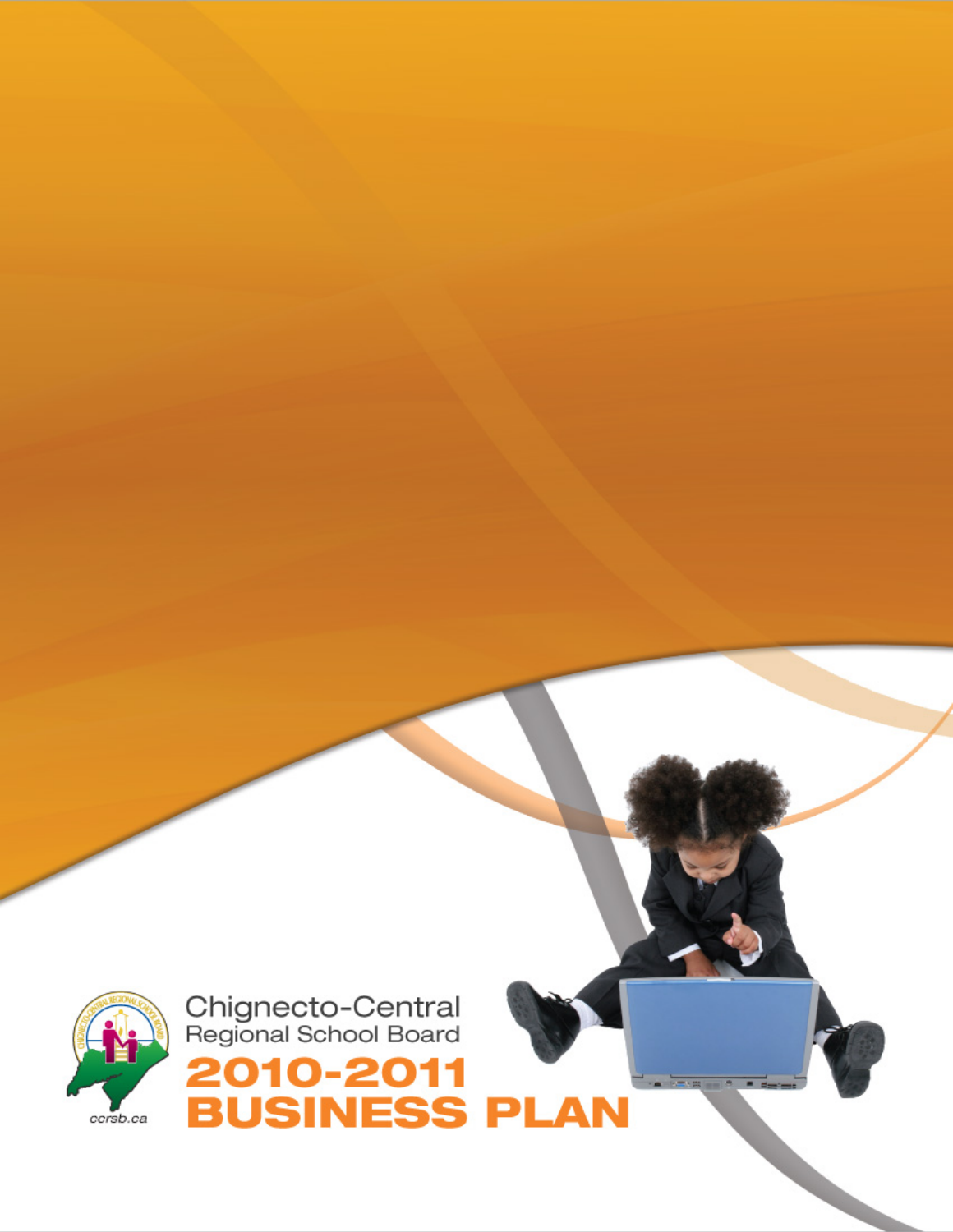

### **CONTENTS**

| <b>Finance and Operations:</b> |  |
|--------------------------------|--|
|                                |  |
| Appendices:                    |  |
|                                |  |
|                                |  |
|                                |  |
|                                |  |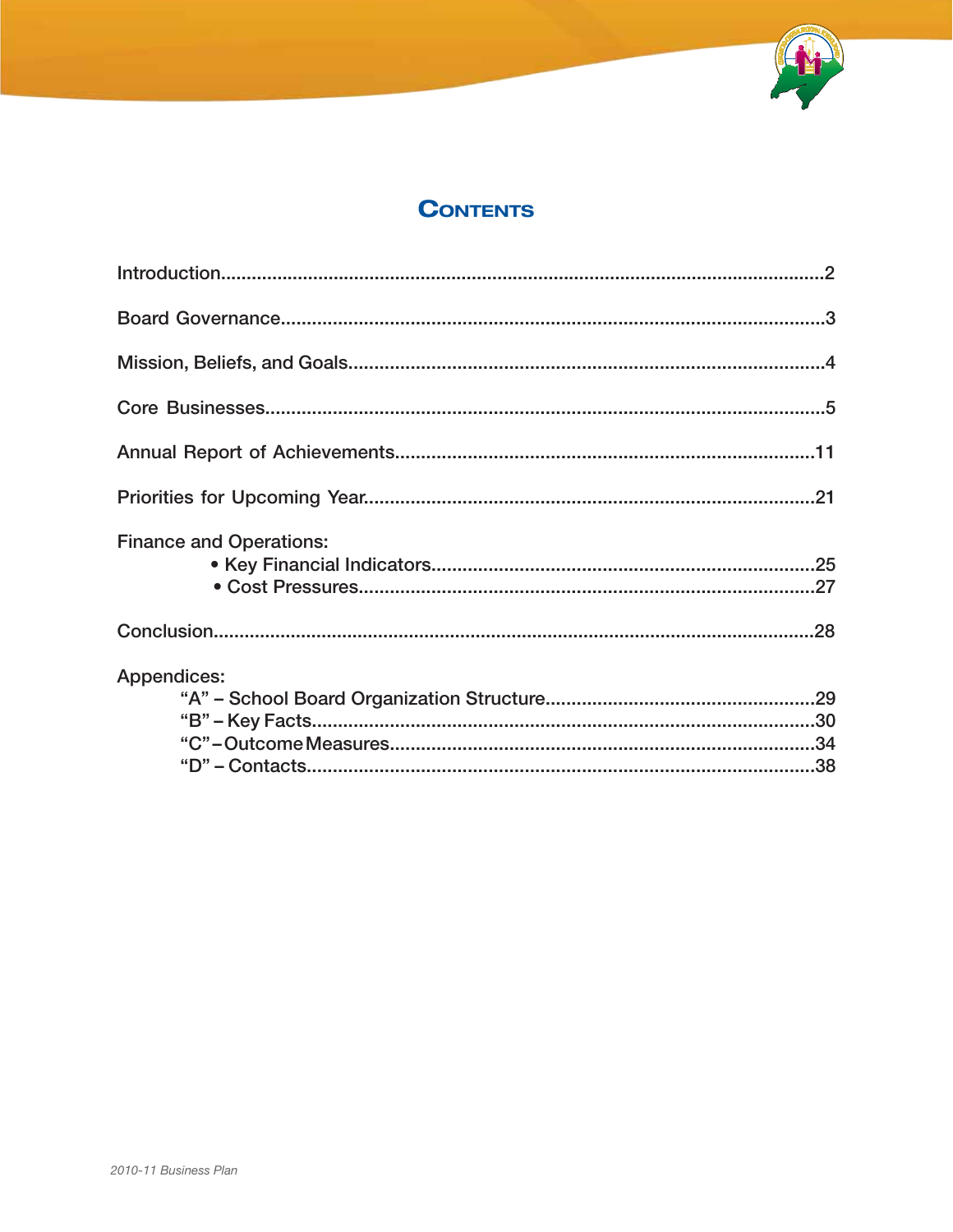### **INTRODUCTION**

The Chignecto-Central Regional School Board (CCRSB) administers programs and services and provides governance within the boundaries of Colchester County, Cumberland County, Pictou County, and the Municipality of East Hants. Our eighty (80) schools provide educational opportunities to approximately 22,000 students in the public school system.

The new Strategic Plan will be providing direction for the School Board from 2010-11 until 2013-14. The plan focuses on increasing student learning using Professional Learning Community practices. Our 2010-11 Business Plan is derived from the Strategic Plan and represents the final year activities of that overall plan. The main emphasis of the Board's plan has been to maximize student learning through the implementation and support of effective instructional and assessment practices and to do so in a safe, supportive, and socially just learning environment. One of the key priorities over the next three years will be CCRSB's commitment to develop the CCRSB Instructional Framework which will provide clarity and direction in research based instructional processes expected in CCRSB. The CCRSB Instructional Framework will support teachers, administration and support staff to talk about effective teaching, give and receive feedback, collect and respond to data and to support reflection on instructional practice.

Achievement sections in each of our departments continue to provide data results that evidence implementation of successful learning practices throughout our Board. Our approach to school improvement continues to be based on professional learning community practices, which are closely aligned with our provincial accreditation program. We continue to improve our data management abilities and our student management system gives our schools assessment results in a timely manner. Another improving practice within Chignecto-Central Regional School Board is 'assessment for learning' rather than merely 'assessment of learning'. The Board continues to make progress towards the attainment of achievement targets as listed in our Strategic Plan. Targets continue to be kept in sharp focus and we are persistent in our attempts to achieve them.

CCRSB has extended partnerships with our school advisory councils, the NSSBA, the NSTU, ANSEA, and other stakeholders and will continue to build on those relationships in the coming years.

The Business Plan for 2010-11 and the Board's Strategic Plan are consistent with The Education Act (1995-96, as amended in 2000, 2002, and 2006) and with Regulations under the Act.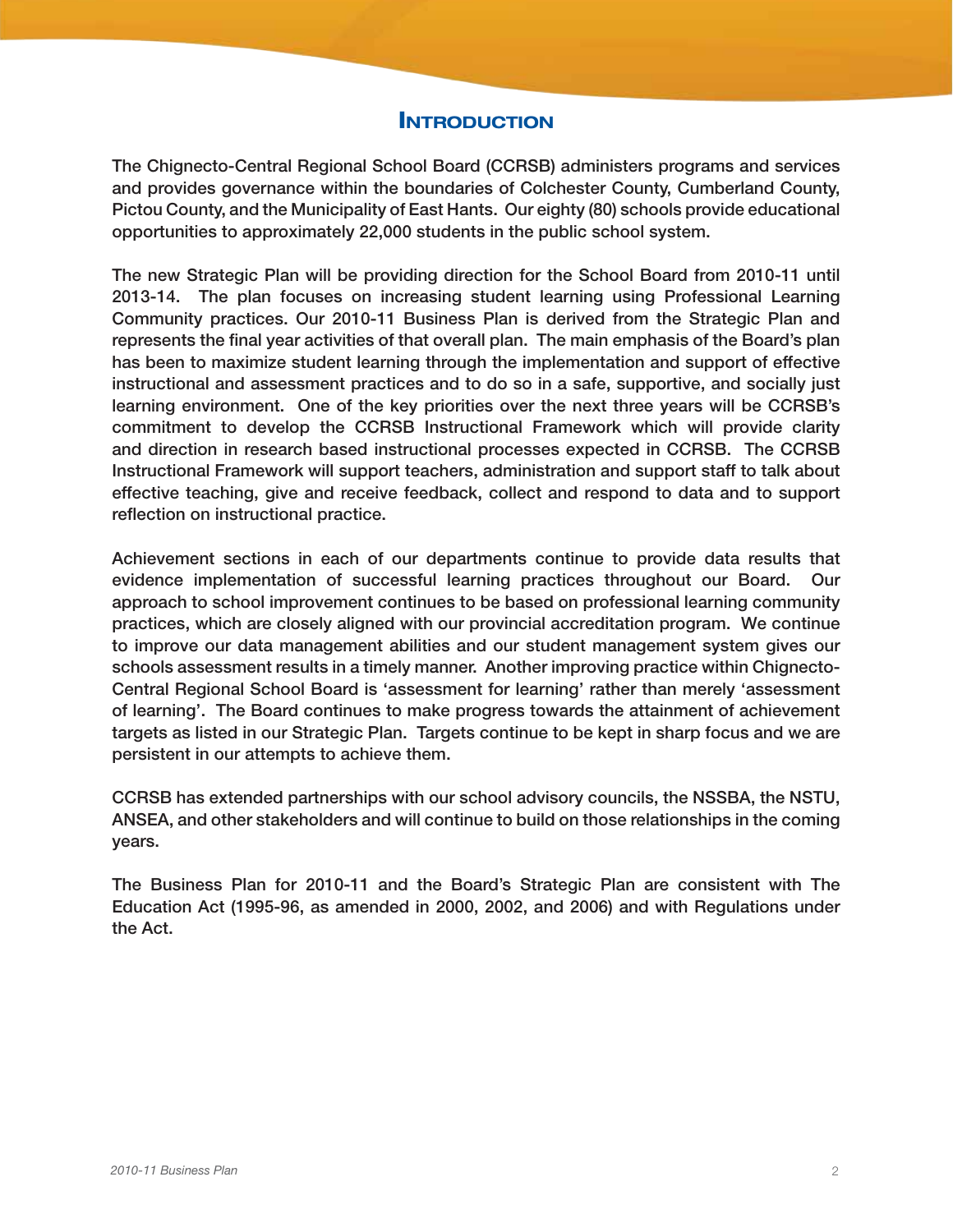

### **BOARD GOVERNANCE** Standing Committees' Membership 2010-2011



Chair Pictou West



Education Services Committee

Vice Chair New Glasgow



Shirley Robinson-Levering African NS

**Wendy** Matheson-Withrow East Hants

Member



Trudy Thompson, Chair Hants North Area

\* The Board Chair is a voting member of each Standing Committee; in the absence of the Chair, the Vice-Chair is a voting member of each Standing Committee.

Financial Services Committee



Chair Stellarton/ Westville



David Myles Vice Chair Amherst



Mackie Ross South **Cumberland** 

Jim Grue West

Colchester

Human Resources Services Committee



Marilyn Murray **Chair** Trenton & Area

Kaaren **Barkhouse** Margie Nicholson

North Shore

Vice-Chair South Colchester



Andrea Paul First Nations Member

Operational Services Committee



Gordon

Chair



Angela



Anderson Pictou East Dwyer-James Vice-Chair Truro

**MacKenzie** Colchester

**Central** 

Marilyn Thompson **Cumberland County** 

The Chignecto-Central Regional School Board is a seventeen (17) member group, with each member serving a four (4) year term, coinciding with the term of municipal councils. Board Committees are selected annually at the Organizational meeting in November.

The Board generally meets on the 1st and 2nd Wednesday of each month at 7:00 p.m. For more information, visit www.ccrsb.ca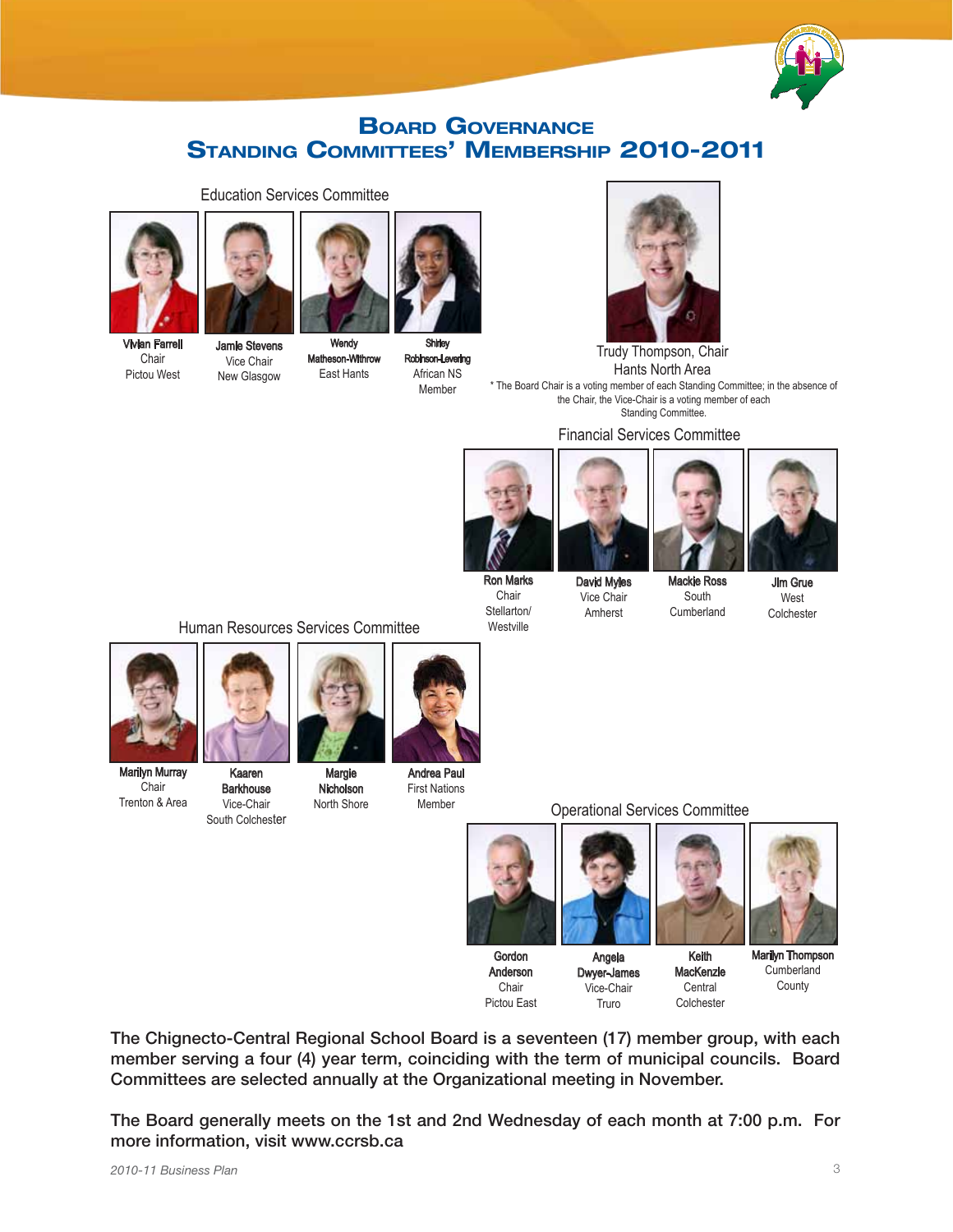### **Mission**

Our mission is:

We develop independent lifelong learners in a student-centered environment with high expectations for all.

### **BELIEFS**

#### We believe:

- Student learning is our priority.
- Learning is a partnership among home, school, and community.
- All students have the ability to learn.
- Students learn in different ways.
- We must teach the whole child.
- Learning is a lifelong process.
- Schools must be safe, supportive, and socially just.
- • Everyone must be treated with dignity and respect.

### **GOALS**

The Chignecto-Central Regional School Board has adopted three primary goals related to the mandate articulated in our mission statement:

- • To maximize student learning through implementing and supporting effective instruction and assessment practices.
- To create a safe, supportive, and socially just learning environment for each student in Chignecto-Central Regional School Board.
- To increase Professional Learning Community practices in the Chignecto-Central Regional School Board.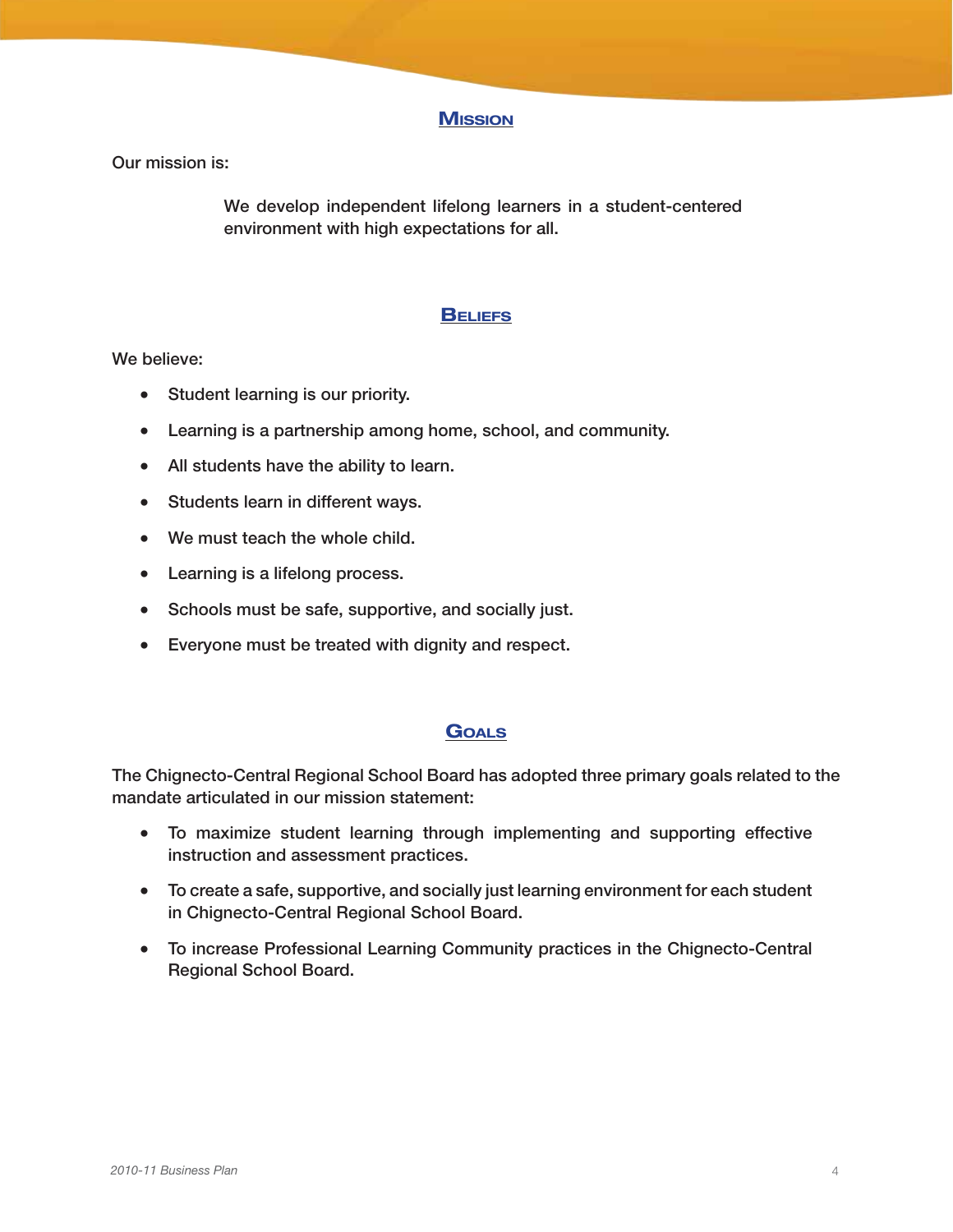

### **CORE BUSINESSES**

The Chignecto-Central Regional School Board is accountable and responsible for governance, leadership, and management of the public schools within its jurisdiction.

To deliver on this mandate, core business functions of the Board have been organized into five (5) operational areas under the overall direction of the Superintendent of Schools and the Director of each department.

The core business functions include:

- 1. Board Leadership and Management Services
- 2. Education Services
- 3. Human Resources Services
- 4. Operational Services
- 5. Financial Services

### 1. Board Leadership and Management Services

The Superintendent of Schools, with the assistance of the Senior Management Team, is responsible for the overall executive leadership of the Board.

Specifically, the Superintendent of Schools and senior staff are responsible for a variety of leadership functions, including:

- Performance of duties of the Superintendent as prescribed under the Education Act and Regulations.
- Provision of information, advice, and counsel to the Regional School Board.
- Liaison with Board members and the Department of Education.
- Preparation and maintenance of Board minutes, records, reports, files, and operational documentation.
- • Development and implementation of Board Policy.
- • Leadership and administration related to system implementation of Board decisions.
- Delegation of duties and assigning responsibilities within the organizational structure, and maintaining appropriate accountability and evaluation processes for all operations and services.
- Provision of local area leadership to "Families" of Regional schools.
- • Establishment of annual priorities and objectives to address issues of planning, strategic leadership, staff development, risk management, strategic decision-making, and resources management.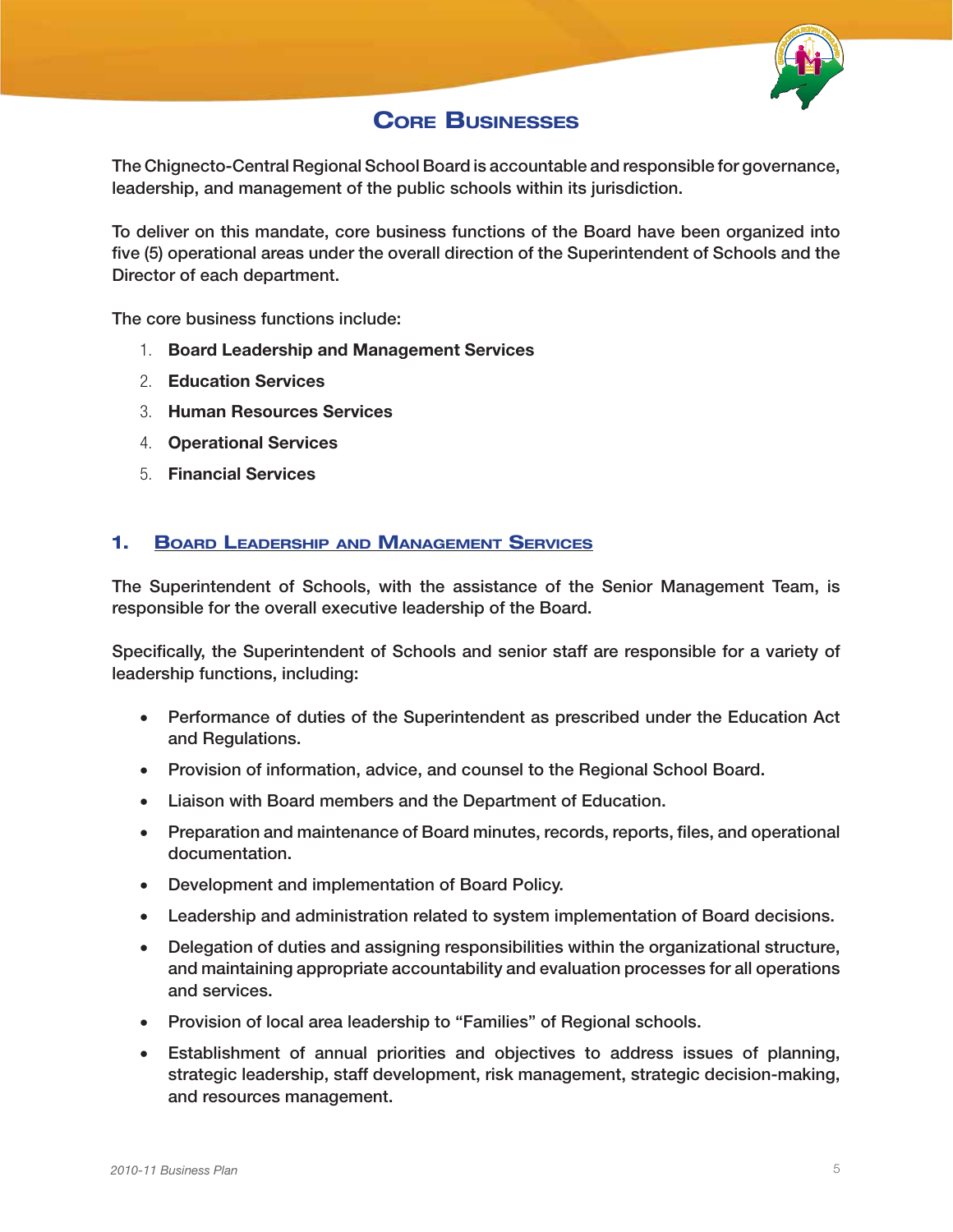- • Coordination of effective system communications.
- Coordination of the Regional strategic planning process.

Organizational success is directly related to leadership effectiveness. As the Chignecto-Central Regional School Board strives to realize its mission, achieve established goals, and implement supporting priorities, it is the responsibility of the Superintendent of Schools and the Senior Management Team to articulate the vision and lead the system on its journey toward excellence.

### 2. Education Services

The Education Services Department is responsible for the primary mandate of the Board and its schools…. the development and delivery of programs and related services that offer students the opportunity to "develop their potential and acquire the knowledge, skills and attitudes needed to contribute to a healthy society and a prosperous and sustainable economy" (Public School Program, 2003-2004).

The Education Services Department is also deeply committed to the Mission, Beliefs, and Goals of the Chignecto-Central Regional School Board. The Education Services Department is committed to maximizing student learning in a safe, supportive, and socially just environment and will support schools as they establish and adopt Professional Learning Community structures and practices.

Within the context of a learner-centered philosophy and an inclusive educational environment, the Education Services Department strives to meet the diverse learning needs of all students from elementary to senior high school, as well as the continuing education needs of the broader community.

The Education Services Department is responsible for providing leadership and support to Regional and school improvement planning, as well as technology-related support services for all schools and departments within the Region. In addition, its mandate includes the International Student Program.

The main activities of the Education Services Department as they relate to the key educational functions of the Board are:

- Implementation of curricula, programs, and related services (Public School Programs, 2003-2004) for all students (Grades Primary – 12).
- • Development and implementation of programs and support services for students with special needs (per the Special Education Policy Manual, 2008.)
- Implementation of French Second Language curricula and programs (Public School Programs 2003-2004 and Policy for French Second Language Programs, 1998).
- Supporting Professional Learning Community culture, philosophy, and practices in all CCRSB schools and departments.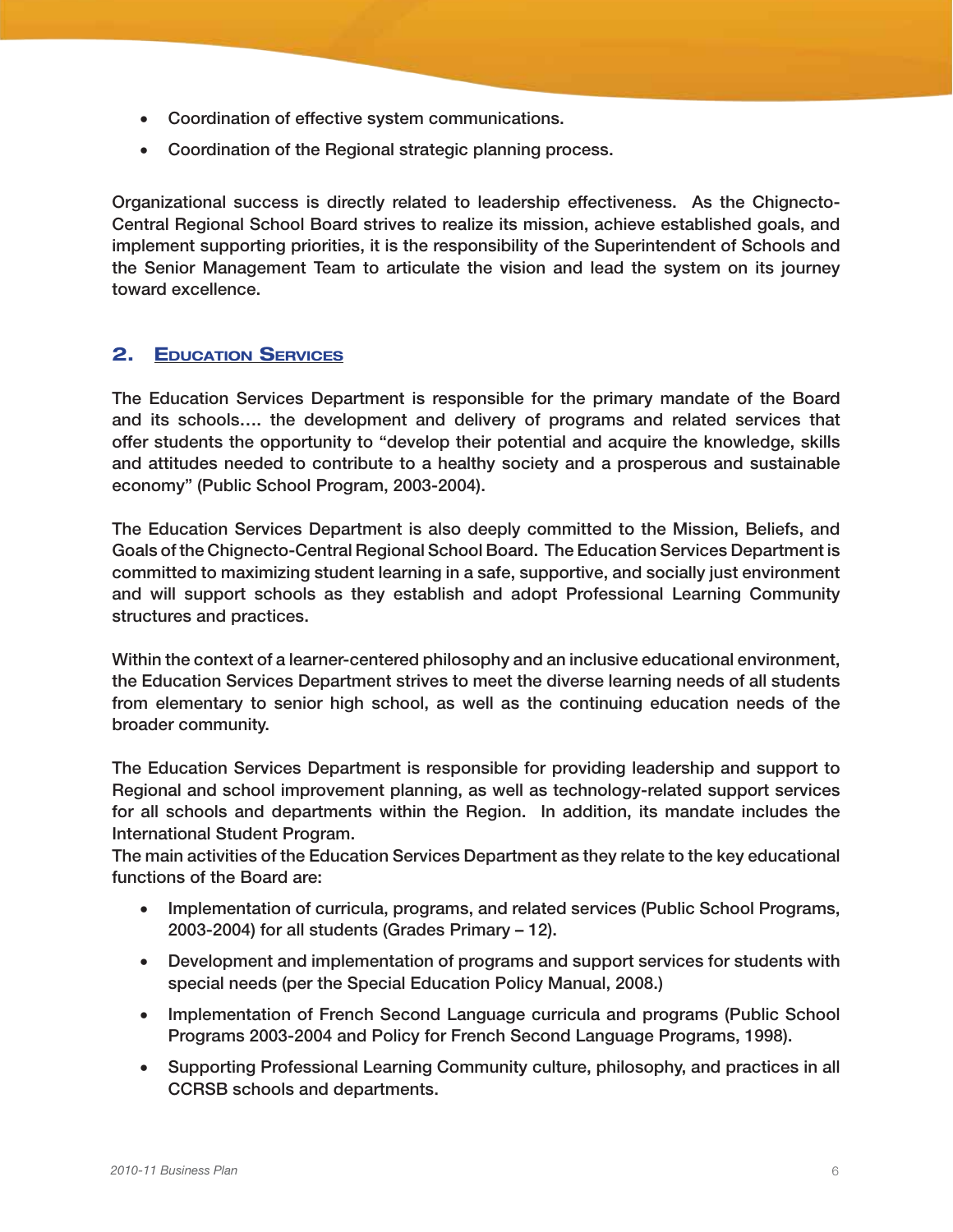

- • Development and implementation of curriculum/instructional integration of information technologies (Vision for the Integration of Information Technologies, 1999).
- • Development and implementation of comprehensive guidance and counselling services (Comprehensive Guidance and Counselling Program, 1998).
- • Development and implementation of race relations, cross-cultural understanding, human rights initiatives, and support services.
- • Development and implementation of school community partnerships and community education programs and services.
- • Development and implementation of comprehensive educational leadership development programs and initiatives for current and future leaders (CCRSB Leadership Education and Development, 2001).
- • Development and implementation of library-learning resources services in support of information literacy opportunities and skill development (Public School Programs, 2003-04).
- • Development and implementation of student code of conduct policies, procedures, and practices (CCRSB School Code of Conduct – Administrative Guide Primary – Grade 12, 2008).
- • Support of school advisory councils (Establishing School Advisory Councils, New Roles and Responsibilities to Support Student Services, 1995).
- • Provision of leadership and support to the school accreditation and school improvement planning processes and preparation of school annual reports (Writing School Annual Reports, 1998, Nova Scotia School Accreditation, Information For Participating Schools, 2007).
- Implementation of initiatives from the Nova Scotia Department of Education Learning for Life II plan (2005).
- • Approval of relevant research and research projects.
- • Coordination of technology acquisition, allocation, integration, and maintenance.
- Management of the Information Economy Initiative Extension.
- • Compilation of statistics (e.g. enrollment, assessment results) preparation, distribution, and analysis.
- • Coordination of international student programming.

The Education Act (2006) defines the roles of teachers, principals, and Board personnel with regard to the public school program. Teachers are responsible for implementing programs and courses as prescribed by the public school program. School principals must ensure that the public school program and curricula are implemented in their schools. Education Services Department staff provides the leadership required to fulfill the curriculum and program related duties of the Superintendent.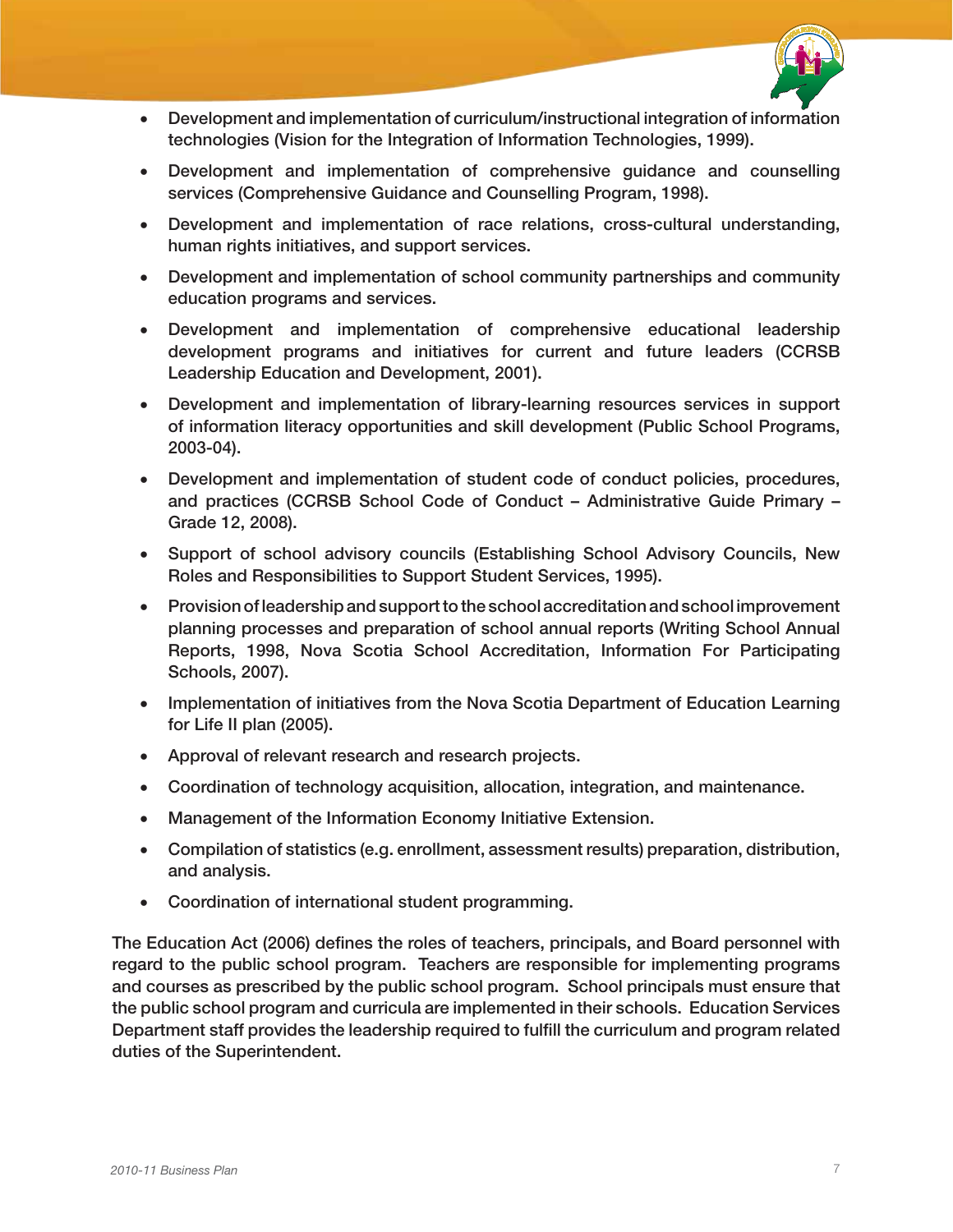### 3. Human Resources Services

The Human Resources Services Department is responsible for the effective recruitment, provision, and management of staff who support the development of life long learners in a safe, supportive, and socially just environment. Administrative tasks related to the human resources of the Board also fall under this Department.

The major functions of the Human Resources Services Department include:

- Profiling regular, temporary, and replacement staffing needs and the effective provision of recruitment, screening, selection, and placement in order to meet these needs for Nova Scotia Teachers Union (NSTU), Nova Scotia Government Employees Union (NSGEU), Canadian Union of Public Employees (CUPE), and non-union employees.
	- $\circ$  Ensuring compliance with Board policy, including Employment Equity criteria, and applicable collective agreements.
	- $\circ$  Records checks, data entry, and records preparation, management, and maintenance.
- Administration of wages and benefits for all employees, including data entry, and records preparation, management, and maintenance.
- Development and support for the implementation and maintenance of records for employee performance appraisals (Personal Performance Program).
- Development and implementation of effective retention and recognition structures.
- • Development, implementation, and administration of a comprehensive employee assistance and support program available to all employees.
- • Administration of all aspects of employee discipline including policy, procedures, training, records management, and support.
- On behalf of the Board and with appropriate input from stakeholders, responsibility for the negotiation of all Board collective agreements.
- Representation of the Board in collective bargaining and/or negotiation processes related to the Board.
- Administration and interpretation of NSTU (regional and provincial), NSGEU, and CUPE collective agreements as well as our non-union employee working guidelines.
- Representation of the Board on all labour relations matters including, but not limited to, Board and union meetings, union queries and concerns, grievances, and arbitrations.
- Increasing the provision of human resources communications, services, and records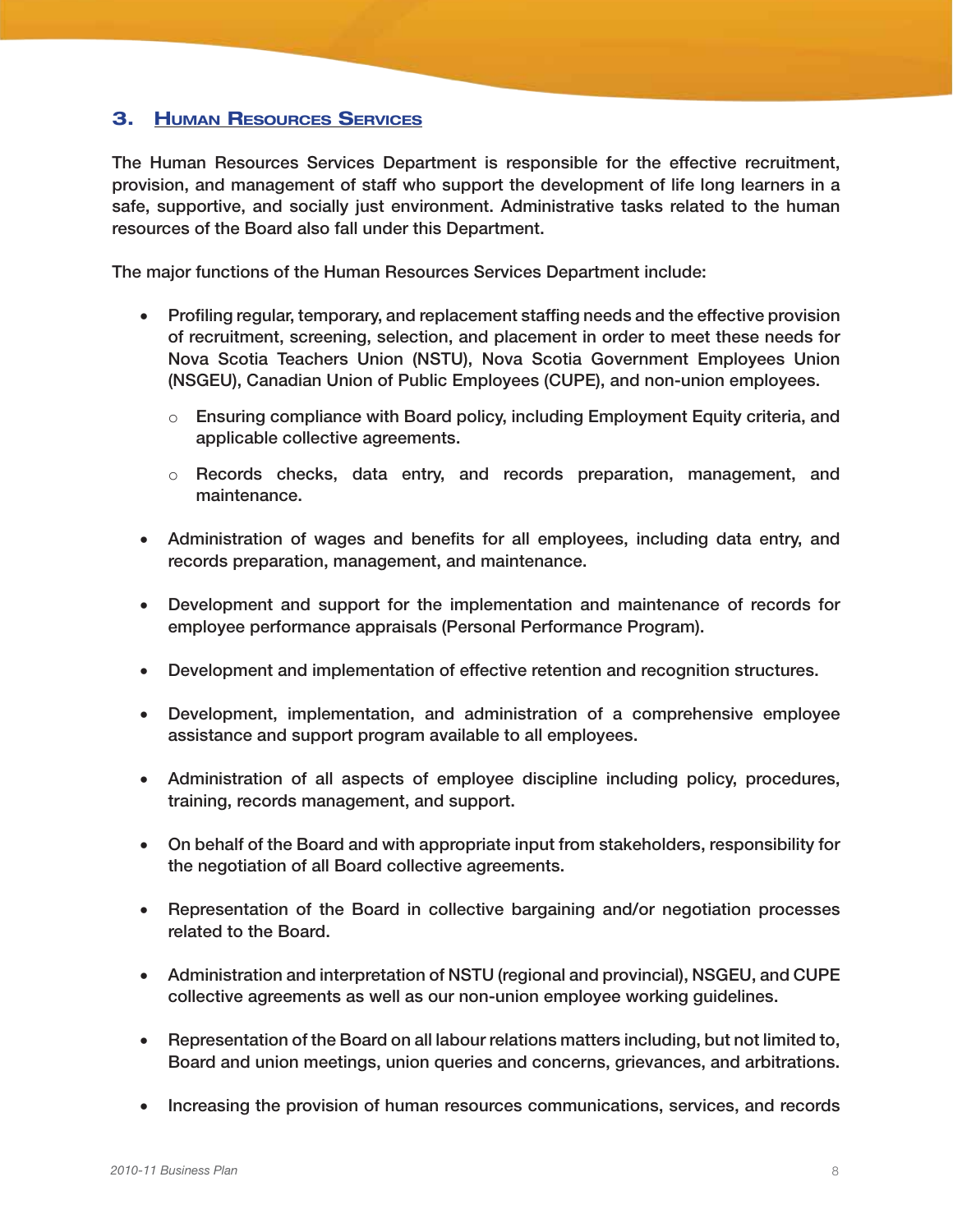

management through web-based technology.

• As appropriate, effectively advocating on behalf of the Board to various external stakeholders with respect to human resource issues impacting the Board.

### 4. Operational Services

The Operational Services Department supports a safe and healthy student centered learning environment through its three divisions; Property Services, Health and Safety and Student Transportation.

The Property Services Division is responsible for the operation of efficient, safe, and healthy facilities and grounds for students, staff, and the community. The major functions of the Property Services Division include:

- • Coordination of daily custodial cleaning of facilities to ensure healthy and safe building environments.
- Plans of routine, preventative, and responsive maintenance related to facilities and grounds.
- • Administration of capital planning and construction projects aimed at promoting building longevity through renovation, repair, and expansion of our facilities.
- • Management of major multi-year Addition and Alteration Projects on behalf of the Department of Education.

The Health and Safety Division assists in the provision of a safe, secure, and healthy working/ learning environment. The major functions of this division include:

- Leads the enhancement of a safe, secure, and healthy learning/working environment in all facilities through the collective efforts of all staff in creating and maintaining clean, safe buildings, grounds, and vehicles.
- • Supports schools in the development of appropriate health, safety, and security practices, policies, and procedures.

The Transportation Division is responsible for the provision of a safe and reliable student transportation system. The major functions of this division include:

- Coordination of safe, daily transportation of students to and from school, including appropriate arrangements for students with special needs.
- • Oversight of the provision of contracted student conveyance services.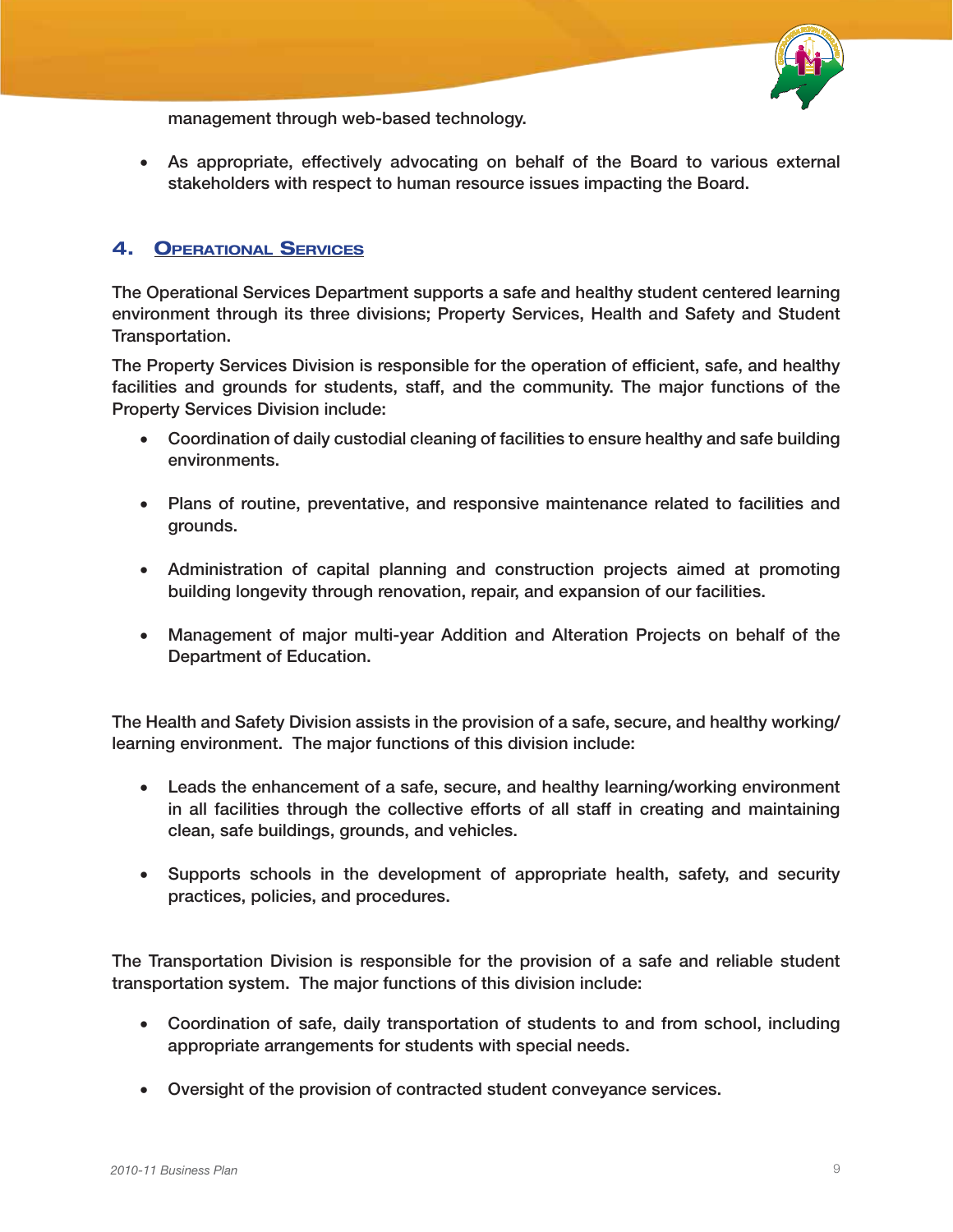- • Administration of routine bus service and maintenance according to all provincial motor vehicle carrier requirements.
- Development and implementation of transportation routes and schedules based on provincial transportation requirements.

### 5. Financial Services

The Financial Services Department provides leadership and support to the Board's Mission and Goals through the planned and prudent management of financial resources.

The Financial Services Department is responsible for providing essential support services in the areas of fiscal planning, budgeting, and financial management.

The major functions of the Financial Services Department include:

- Provision of leadership in financial planning, investment, and budgeting.
- Preparation of all financial reporting and forecasting, including continual monitoring of revenues and expenditures.
- Coordination and preparation of the annual budget.
- • Coordination of the annual audit of the Board's financial records and internal control systems.
- Provision of general accounting services.
- • Administration of the Board's policy and procedures for procurement.
- Administration of purchasing and accounts payable.
- • Administration of revenue management, cash collection functions, and accounts receivable.
- • Administration of school financial management audit services.
- • Administration of payroll services.
- Provision of financial advice to the Board and its service areas.
- • Co-ordination of risk management activities.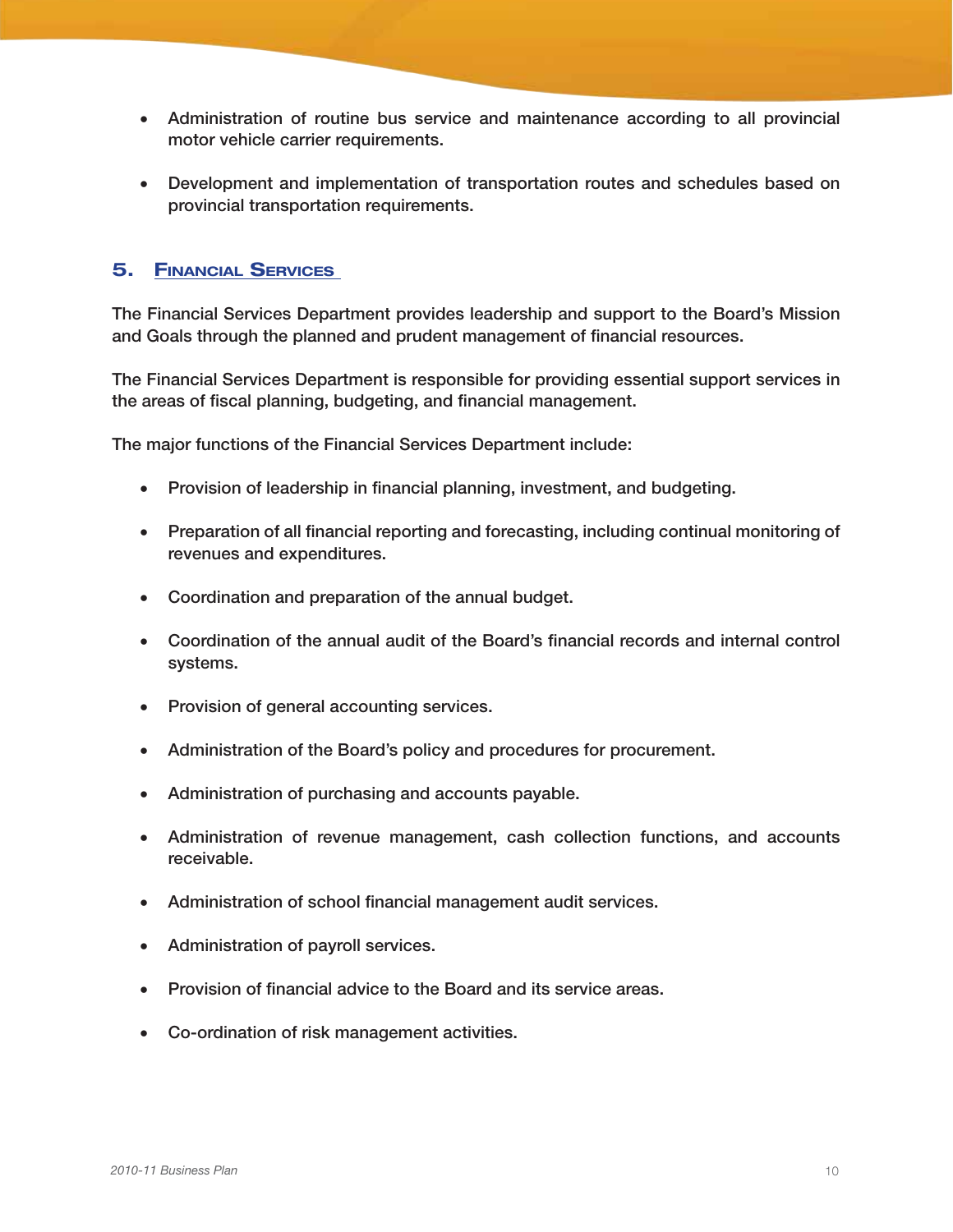

### **ACHIEVEMENTS (2009-2010)**

During the 2009-10 school year, much has been accomplished both generally and within each of the core business areas.

In summary, 2009-10 achievements include:

Goal 1:

To maximize student learning through implementing and supporting effective instruction and assessment practices.

#### Education Services Achievements

Increase student achievement in Language Arts. (2009-10 P.1.1)

- CCRSB has not yet met the Language Arts achievement target of 95% of the eligible grade 6 students in each CCRSB school meeting expectations in reading and writing on the NS Elementary Literacy Assessment written in grade 6. In the 2009/10 school year, 86% of CCRSB students met expectations in reading. This represents a 2% increase over 2008/09 and is above the provincial percentage of 85%. 91% of CCRSB students met expectations in writing. This represents a 1% decrease over 2008/2009 and is 1% below the provincial percentage of 92%. CCRSB cannot establish whether or not targets in English 12 and English Communications 12 have been met. The Nova Scotia has not released results as has been done in the past.
- • Schools, administrators, and teachers continue to use Professional Learning Community practices and structures to address student achievement in Language Arts. School administrators and site-based teacher teams analyze student achievement data from Provincial and classroom assessments. The Assessment division of Education Services continues to expand the reporting capabilities of the CCRSB Student Information System. All data from provincial assessments are accessible on-line. School administrators and classroom teachers have greater capability in accessing and utilizing the assessment data to improve student learning.
- • CCRSB completed its third year of the Intensive Short Term Literacy Intervention. This formal intervention continues to utilize research based, best practices in literacy instruction and was provided to Grades 1, 2 and 3 students identified by the school as needing a boost in literacy skills. All elementary schools in CCRSB received extra staffing to provide the intervention. School, family and regional data reports have been created for ISTLI to allow staff to analyze progress and inform future interventions.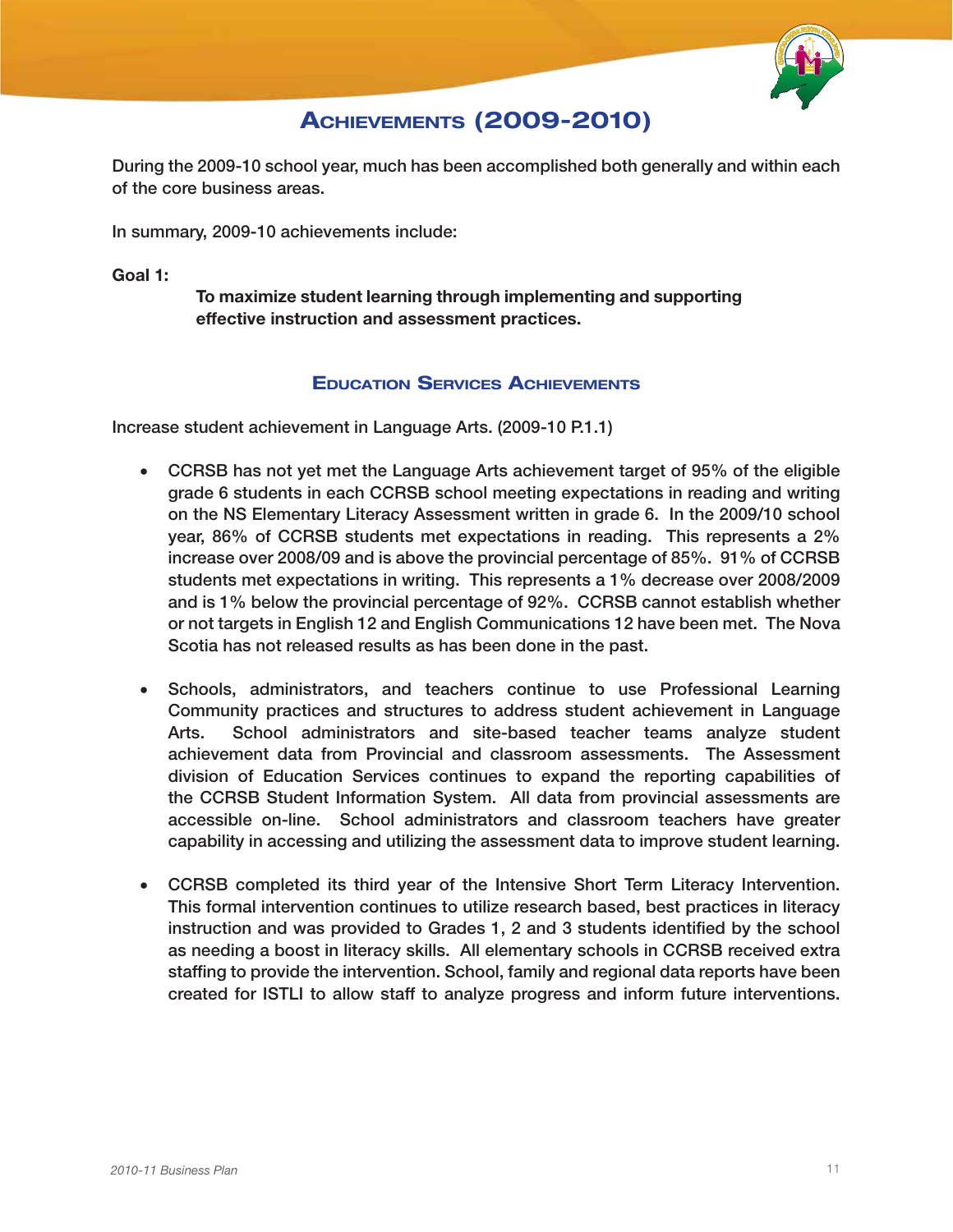- CCRSB began a Regional Intensive Short Term Literacy Intervention for identified low performing schools based on Early Language Literacy Assessment. Sixteen schools received extra staffing allowing them to provide a third literacy intervention. In some cases CCRSB hired the RISTLI intervention teachers centrally and assigned these teachers to schools identified as having continued need for literacy support.
- To communicate best instruction practices that support student learning, CCRSB Literacy Newsletters and Newsflashes were distributed to all P-6 schools. Newsletters are published each term while Newsflashes are published monthly. This communication highlights proven best practices in classroom instruction as well as sharing instructional ideas from CCRSB teachers.
- As part of the 2009- 2010 Focus on Grade One, a grade one CCRSB teacher was part of the Department of Education lead team charged with planning and facilitating professional development for all grade one teachers. CCRSB grade one teachers came together for 2 professional development learning opportunities. The focus for these sessions was, Assessment for Learning – identifying what children can do and responding accordingly.

CCRSB grade one teachers were each allocated \$950.00 for classrooms resource purchases. As well, CCRSB purchased print resources for grade one classrooms.

- • The Literacy Division of Education Services began Year 2 of Literacy 95, a comprehensive strategy to provide focus and professional development regarding the Elementary Literacy Assessment (Grade 6) results. Year 2 of Literacy 95 defines a detailed plan that includes:
	- 1. Professional Development Focus on 4 and Focus on 5

Grade 4 teachers will come together four times over the course of the school year while grade 5 teachers will continue last year's work coming together 3 times this year. The focus for this professional development is Instructional Practice using CCRSB Lesson Plan Framework, Week at a Glance Planning Document, researched best practices in literacy instruction and ongoing classroom assessment.

Professional Development for School Administrators

Literacy 95 Principal Advisory Group meets on a regular basis to plan Literacy Conversations for their principal colleagues. Literacy Conversations focus on supporting principals in supporting teacher's instructional practice. Literacy Conversations are held monthly in each family. To support CCRSB Principals with classroom visits all P-6 principals have received a CCRSB Comprehensive Literacy Walk-In Document.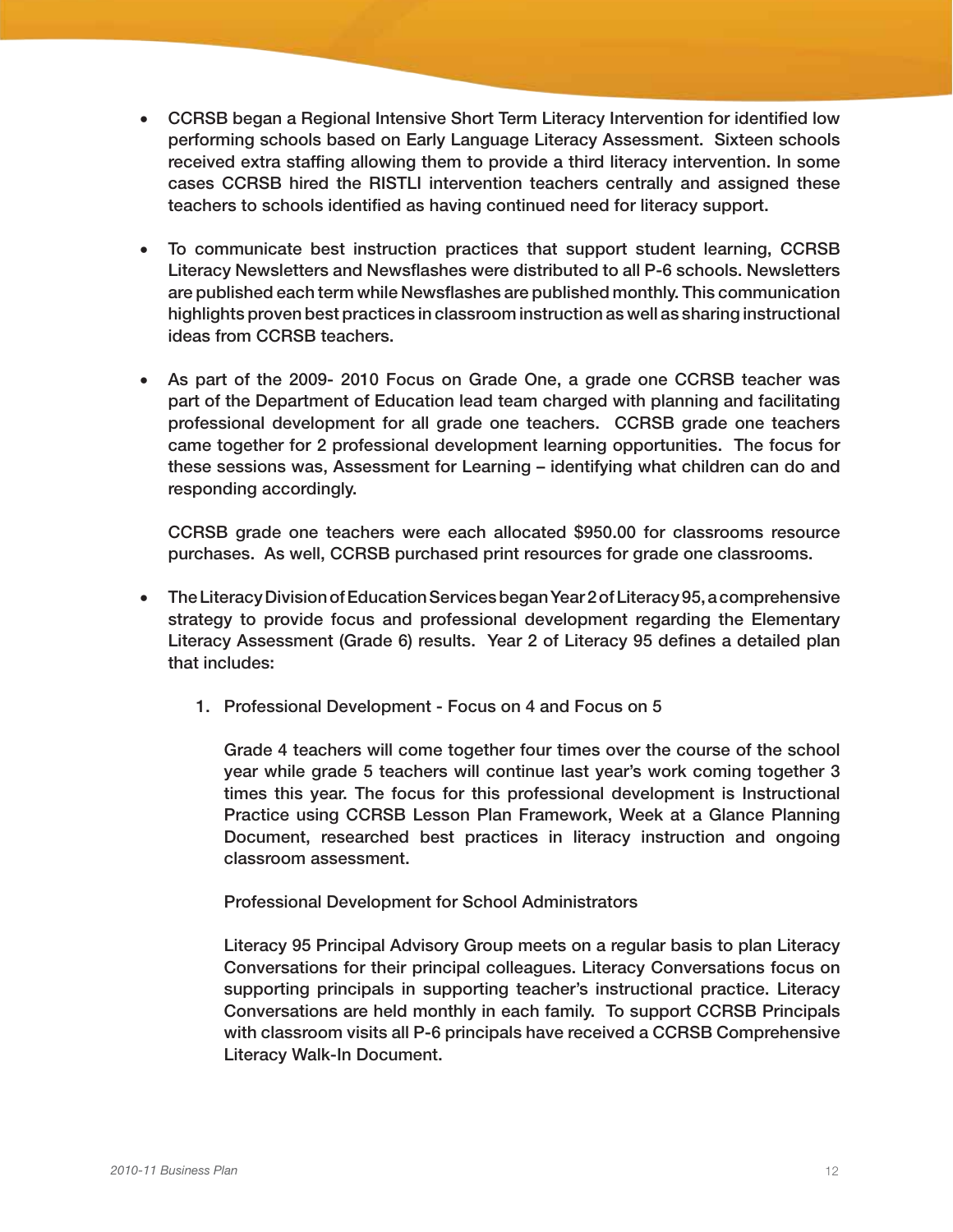

2. Intervention- Save One Student

Schools have been supported in identifying students at risk or not meeting expectations and planning intervention for these students.

3. Resources

Grade 4 and Grade 5 teachers were provided with numerous resources from Moving Up with Literacy to support strategic instruction in literacy.

#### Increase student achievement in Mathematics. (2009-10 P.1.2)

- • CCRSB has exceeded all targets in relation to Mathematics achievement. For the CCRSB Math 10 examination, the baseline mean was 49% in the 2005/06 school year with the target being a 15% increase over the next three years. The mean was 59% for the 2008-2009 school year and represents a cumulative 20.4% increase. The baseline for the Department of Education Math 12 exam was 36% for the 2006-2007 school year with the target being a 15% increase over the next three years. The mean was 51% for the 2008-2009 school year and represents a 41.7% cumulative increase. The baseline for the Department of Education Advanced Math 12 exam was 46% for the 2006-2007 school year with the target being a 15% increase over the next three years. The mean was 56% for the 2008-2009 school year and represents a 21.7% cumulative increase.
- • Schools, administrators, and teachers continue to use Professional Learning Community practices and structures to address student achievement in Mathematics. Mathematics leadership staff continue to build capacity at the school site by providing support with assessments, aligning curriculum and instructional strategies. Appropriate data analysis is a priority of the mathematics department.
- Mathematics personnel have supported schools in formulating accreditation goals and in helping to carry out their action plans, including curriculum alignment, developing common assessments, analyzing data, and mentoring teachers.
- Mathematics division personnel have provided targeted and specific support in mathematics to increase teacher knowledge and understanding of issues specific to mathematics instruction. This targeted professional development for teachers was given in the following areas:
	- Grade 9 Mathematics Summer Academy (4 days)
	- Mathematics Mentors P-12 (3 days)
	- Break Through Perspectives on Problem Solving 10-12 (3 days +2 days facilitator training) – River Hebert Schools
	- Grade 4 and Grade 5 teachers Mathematics Support Plan In-service for new teachers in each grade (2 days, each grade)
	- Grade 6 teachers Mathematics Support Plan In-service (2 days)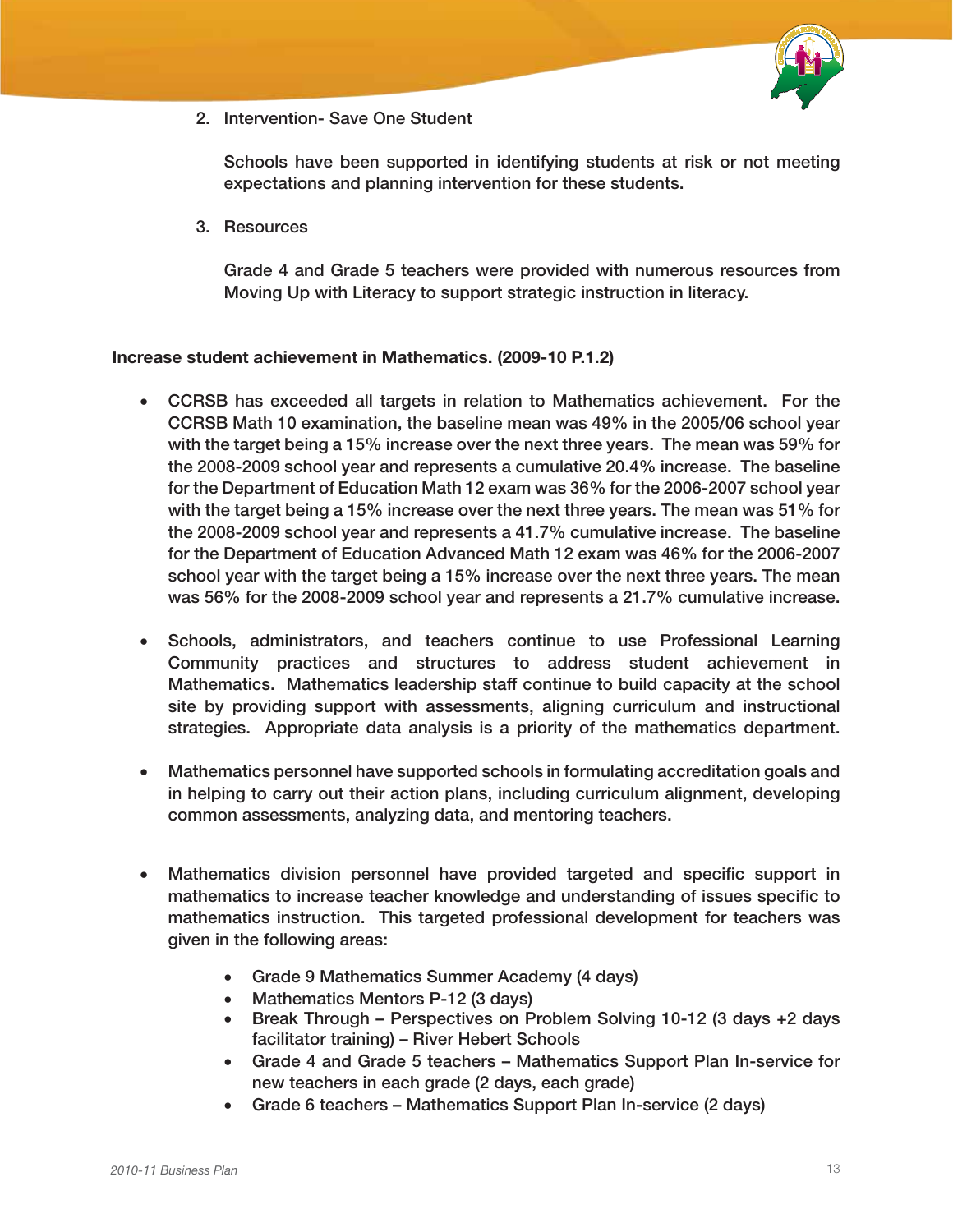- Grade 7 Geometry In-service for teachers new to Grade 7 (2 days)
- Grade 8 Geometry In-service for teachers new to grade 8 (2 days)
- Grade 9 Geometry In-service for teachers (4 days)
- • PRIME (Professional Resources and Instruction for Mathematics Educators) – Cobequid District Elementary and Wentworth Consolidated Elementary.
- Mathematics 12 and Mathematics 12 Advanced exams were marked centrally in January and June 2009. Teachers from every high school participated in these marking sessions, which will help to inform their teaching. In January 2010, staff administered the examination provided by the Department of Education. Mathematics 12 and Mathematics 12 Advanced exams were marked centrally unless there were more than two Mathematics teachers at this level at the school. As a result, a marking session was also held at two high schools.
- An Intensive Mathematics Support model was developed for fifteen elementary schools for Grades 2 and 3 students identified by their classroom teacher as needing support in their mathematics learning. Fifteen schools were identified using the EEMLA (Early Elementary Mathematics Literacy Assessment) results from the past three years. This intensive support was given to students over a two-month period (February and March 2010). Intensive Support teachers gave students a pre-assessment and a post-assessment. An analysis of data gathered from these assessments, as well as qualitative data from teachers, will provide guidance for this type of support in the future.
- In total there are 6 schools in CCRSB whose teachers completed the PRIME training (Professional Resources and Instruction for Mathematics Educators). The PRIME: Number and Operations program focuses on:
	- ways to assess student learning formally and informally and to gather data to better understand students' mathematical thinking
	- the developmental sequence for learning mathematics
	- to increase teachers' content knowledge and confidence in Number and **Operations**

PRIME provides teachers with the tools to determine where a student is on the mathematics developmental continuum and the tools to move the student forward in their learning of mathematics. CCRSB PRIME trained staffs include Walter Duggan Consolidated, Cobequid Consolidated Elementary, Spring Street Academy, Truro Junior High, Cobequid District Elementary, and Wentworth Consolidated. Program Support Teachers from P-9 have also received this PRIME training.

• Math mentors attend a 2.5-day provincial mentor session each April. In April 2009, Dr. Marion Small, author of PRIME, facilitated the PRIME: Patterns program and in April 2010, Dr. Marion Small, facilitated a session with a focus of Differentiated Instruction.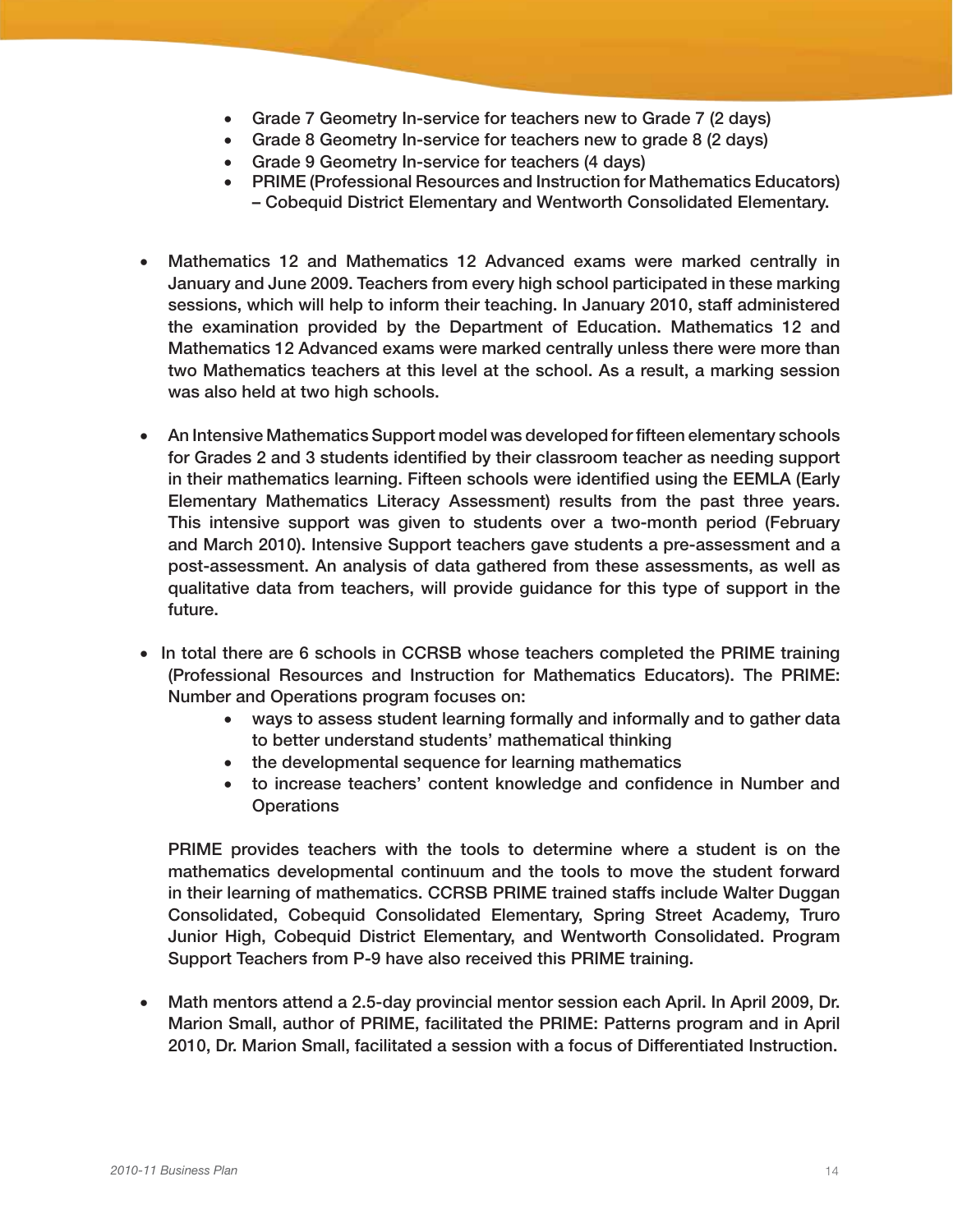

Establish regional teacher teams and assign these teams the responsibility to identify the essential curriculum outcomes in prioritized grade levels. (2009-10 P.1.3)

- Teacher teams supported the creation and distribution of four Literacy Documents to clarify expectations for grades P-6 teachers. The four documents are:
	- 1. CCRSB P-6 Expected Level of Independent Reading
	- 2. CCRSB Anchor Charts (Reading Comprehension Strategies and Traits of Writing)
	- 3. CCRSB No Excuses Words
	- 4. CCRSB AYR Passages Fiction and Nonfiction

Establish regional teacher teams to develop outcomes-based common classroom assessments in Language Arts and Mathematics in prioritized grade levels. (2009-10 P.1.4)

• CCRSB Lead Literacy Teacher Teams created and distributed outcomes-based classroom assessments. These classroom assessments are intended to be used in conjunction with other classroom assessments to inform instruction. Grade 4 and grade 5 teachers receive this assessment package at the beginning of each term for a total of three times over the course of the school year. The common assessment consists of four reading passages with select response questions as well as two writing prompts. Teachers were provided marking guides and tracking templates to support this assessment.

### Human Resources Achievements

Increase the matches of teaching and EA assignments to appropriate teacher qualifications and educational assistant (EA) qualifications, respectively. (2009-10 P.1.5)

• The Board successfully expanded its AESOP implementation to educational assistants and thus successfully matched the EA assignments with their qualifications.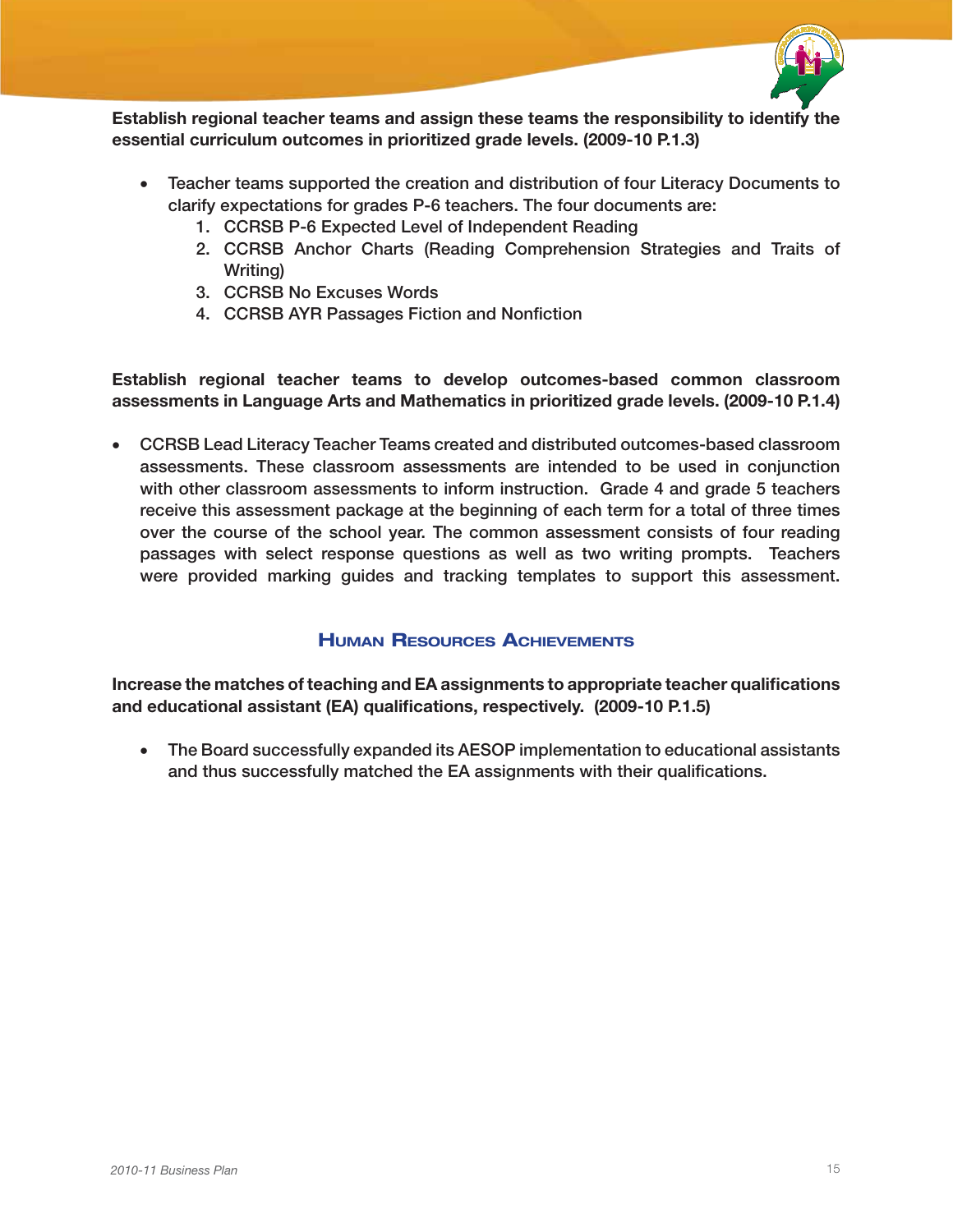Goal 2:

To create a safe, supportive, and socially-just learning environment for each student in Chignecto-Central Regional School Board.

### Education Services Achievements

Provide additional support and expand our capacity to implement school-based behavioral intervention and prevention programs for at-risk students. (2009-10 P.2.1)

• Analysis of suspension data as of June 30, 2009 shows a slight increase (3.2%) in the number of out-of school suspensions. However, there is a significant decrease (-5.9%) in days lost to out-of school-suspensions. The use of In-school suspension has increased. There has been a significant decrease in the both number (-19.9%) and days lost (-16.3%) due to suspensions greater that 5 days.

Establish and implement social justice principles that will guide decision-making. (2009- 10 P.2.2)

• CCRSB has not formally provided structures that would allow staff to gain increased knowledge and understanding of social justice principles. At present, many decisions across the Board are made in the context of providing and responding to a socially just learning environment. However, a well defined framework for social justice would enhance increased understanding and application of social justice principles. CCRSB's new strategic plan outlines commitments leading to the establishment of a well defined framework for social justice in the board.

### Human Resources Achievements

#### Implement Human Resources structures and processes to maximize student safety. (2009- 10 P.2.4)

• Over 99% of all employee groups have completed the child abuse registry and criminal records checks.

Increase representation of historically disadvantaged groups protected by the Nova Scotia Human Rights Act until our staffing complement appropriately reflects the student population we serve. (2009-10 P.2.5)

• The 10% target increase was achieved and surpassed in 2007-08.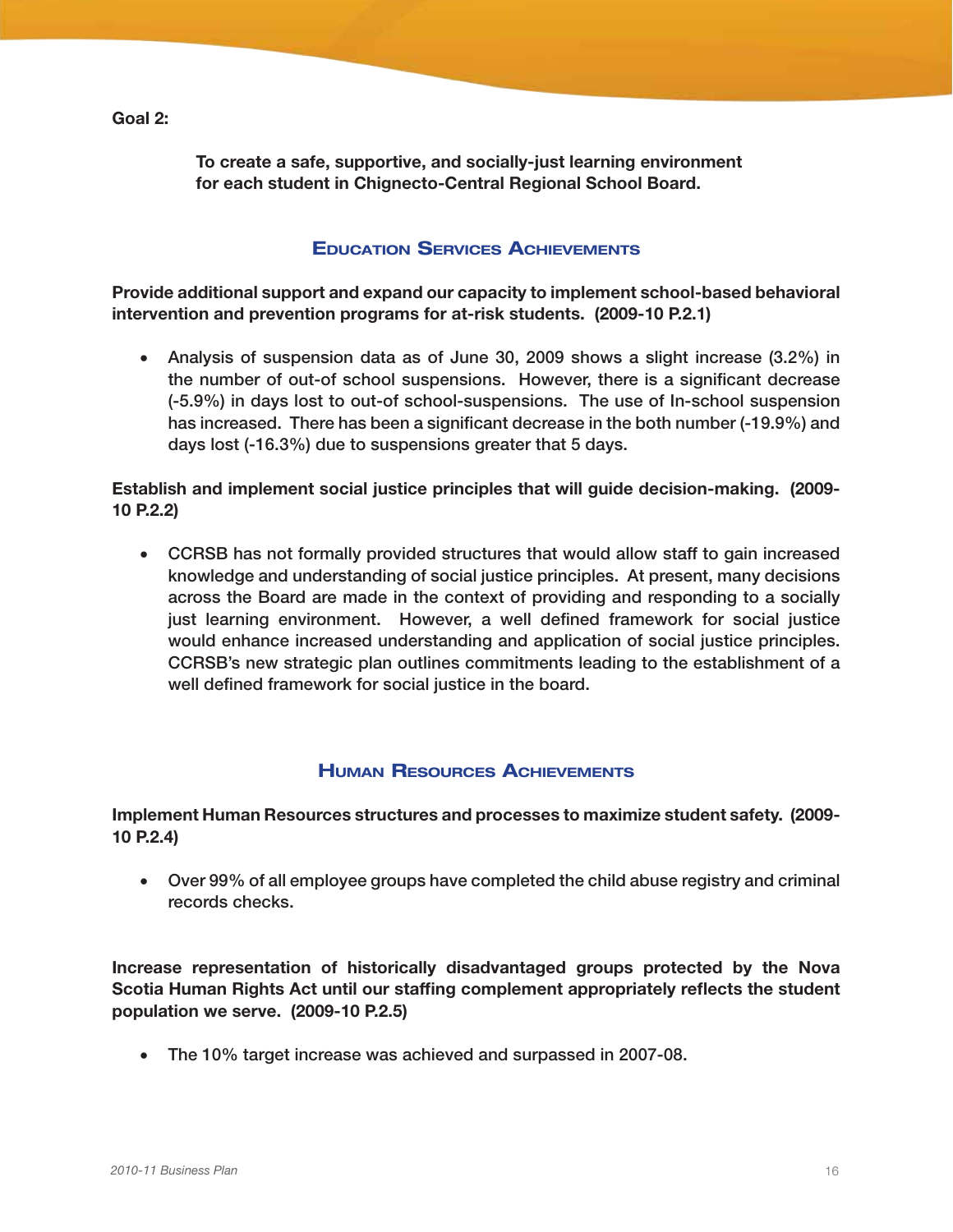

### Operational Services Achievements

Implement comprehensive procedures and training programs for all staff focused on how to prevent and respond to a school crisis. (2009-10 P.2.3)

- Met with law enforces agencies across our region.
- CCRSB is part of a provincial emergency planning steering group.
- • A Code Blue video training tool for principals and staff has been developed.

Increase support for school and school communities within Operational Services Department by implementing best practices in facility management and transportation. (2009-10 P.2.6)

- • Developed standardized procedures across all of our families including bringing Chignecto Family of schools transportation services under the direct operational mandate of the CCRSB.
- Completed 100% of the school profiles including transportation and property services components which were updated again in 2009-10.
- The development of training package for the OH&S responsibilities for committee members was completed in 2009-10.
- In-servicing for OH&S representatives has been completed for 50% of CCRSB schools.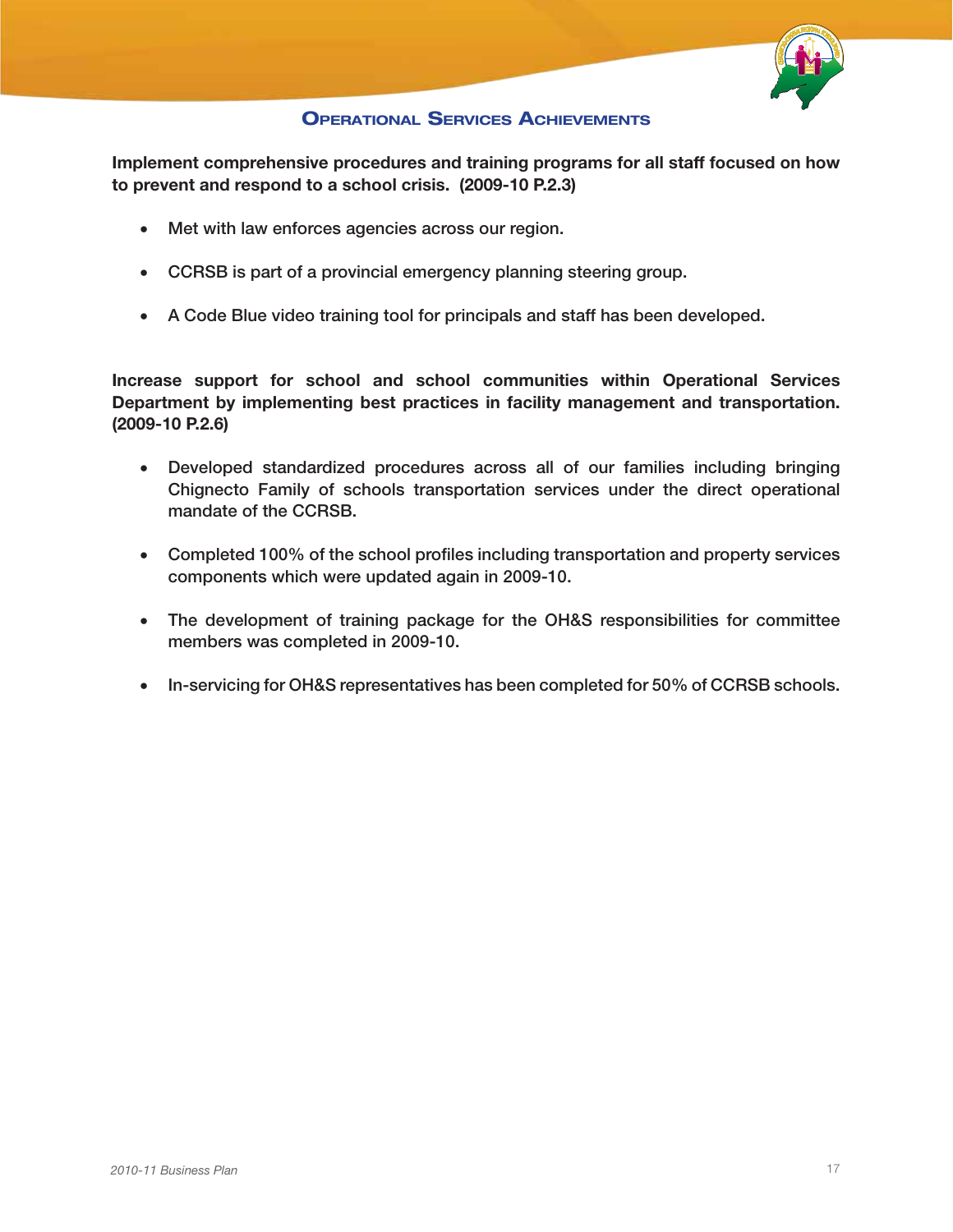### Financial Services Achievements

Increase support for school and school communities by implementing effective and efficient financial procedures to assist at the school site. (2009-10 P.2.7)

- Business Managers conduct a School-Based Funds review on schools in other families whenever there has been an administrative personnel change, either principal or administrative assistant. These reviews are now conducted and based on the internal controls as set out in the CCRSB School Based Funds Handbook. In all cases these reviews are followed by a recommendation letter to the school and also provided to the school board Audit Committee. The purpose of the recommendation letter is to provide suggestions for improvement in the areas of the school based funds collection, storage, distribution, record keeping and reporting.
- Cashless schools software was piloted in four schools in 2009-10. It was determined that this initiative should not be extended until the student data information system is fully operational and student data is readily available early in the school year.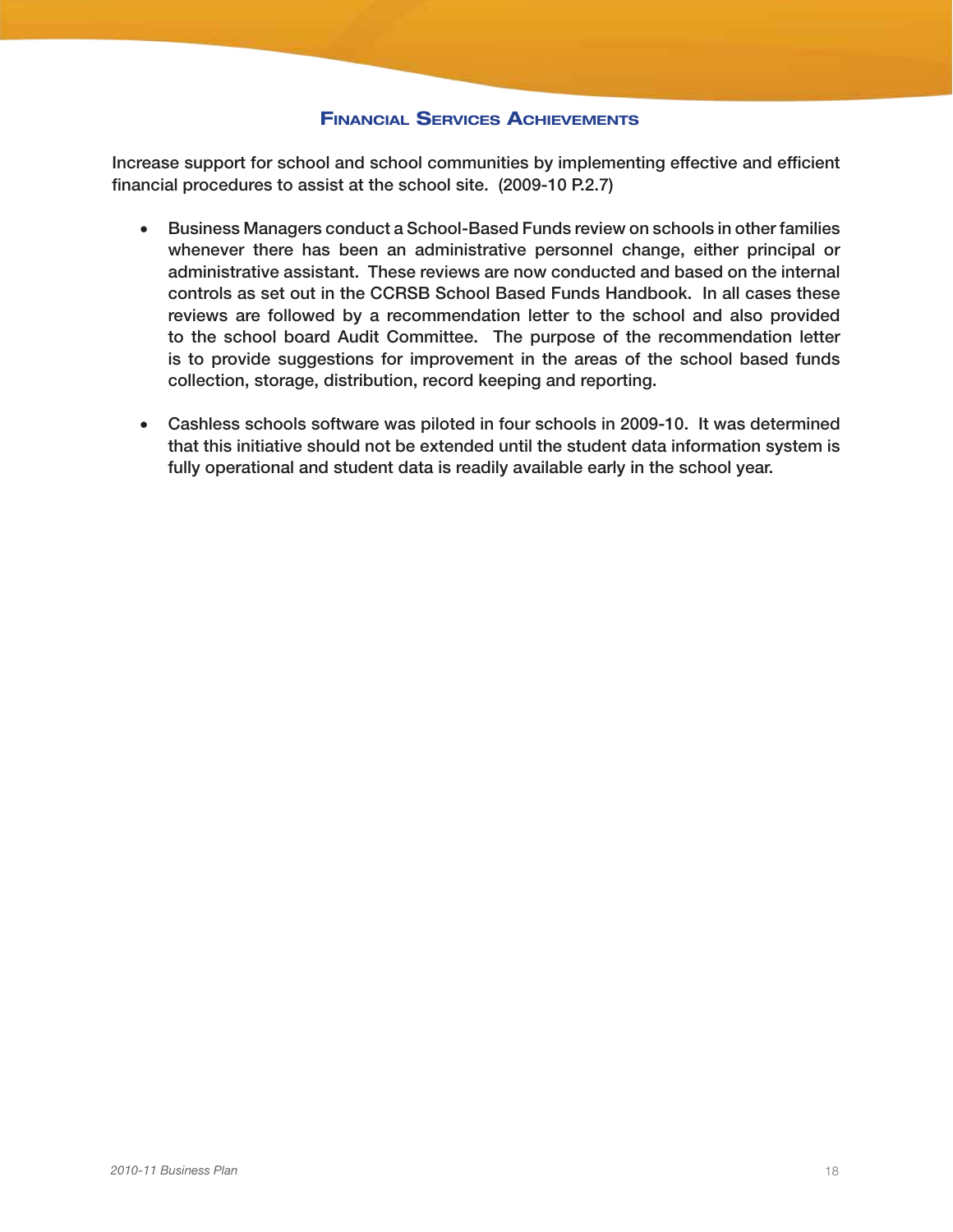Goal 3:



To increase Professional Learning Community practices in the Chignecto-Central Regional School Board.

### Education Services Achievements

Establish school-based collaborative teams at the elementary, middle, and high school levels responsible for implementing best practices in instruction and assessment in their classrooms. (2009-10 P.3.1)

• The establishment of this important in-school Learning Community structure continues to expand in CCRSB. Schools have incorporated teacher collaboration into most of their professional development activities. Family of Schools Supervisors have visited all schools to monitor and measure the establishment and effectiveness of collaborative teams in CCRSB schools.

Develop a needs-driven Leadership Development Program that will provide principals, vice-principals, teacher leaders, and Board level staff with the knowledge and skills to successfully implement Professional Learning Communities. (2009-10 P.3.2)

- A needs-driven Leadership Development Program was developed for principals and Board level staff. Regional Leadership meetings in the 2009-10 school year have all had Professional Learning Community themes.
- • A Leadership Development cohort group, established in May 2008, continues with sixteen (16) participants still in a Master of Education program at St. Francis Xavier University. This cohort is scheduled to graduate in the fall of 2010. A second Leadership Development cohort was established in May 2009 and nineteen (19) participants continue their studies with graduation slated for the fall of 2011.
- On-line professional development opportunities continue to be expanded to include FoSS, coordinators, consultants, administrators, and teachers. The Marratech platform is being utilized for professional development, collaboration, and on-line meetings.

Formally measure the level of Professional Learning Community practices in CCRSB schools. (2008-09 P.3.3)

• A contract to analyze a Professional Learning Community survey has been completed with Sheppard and Associates. The survey was completed in all CCRSB schools in April/May 2009. Final Results are pending.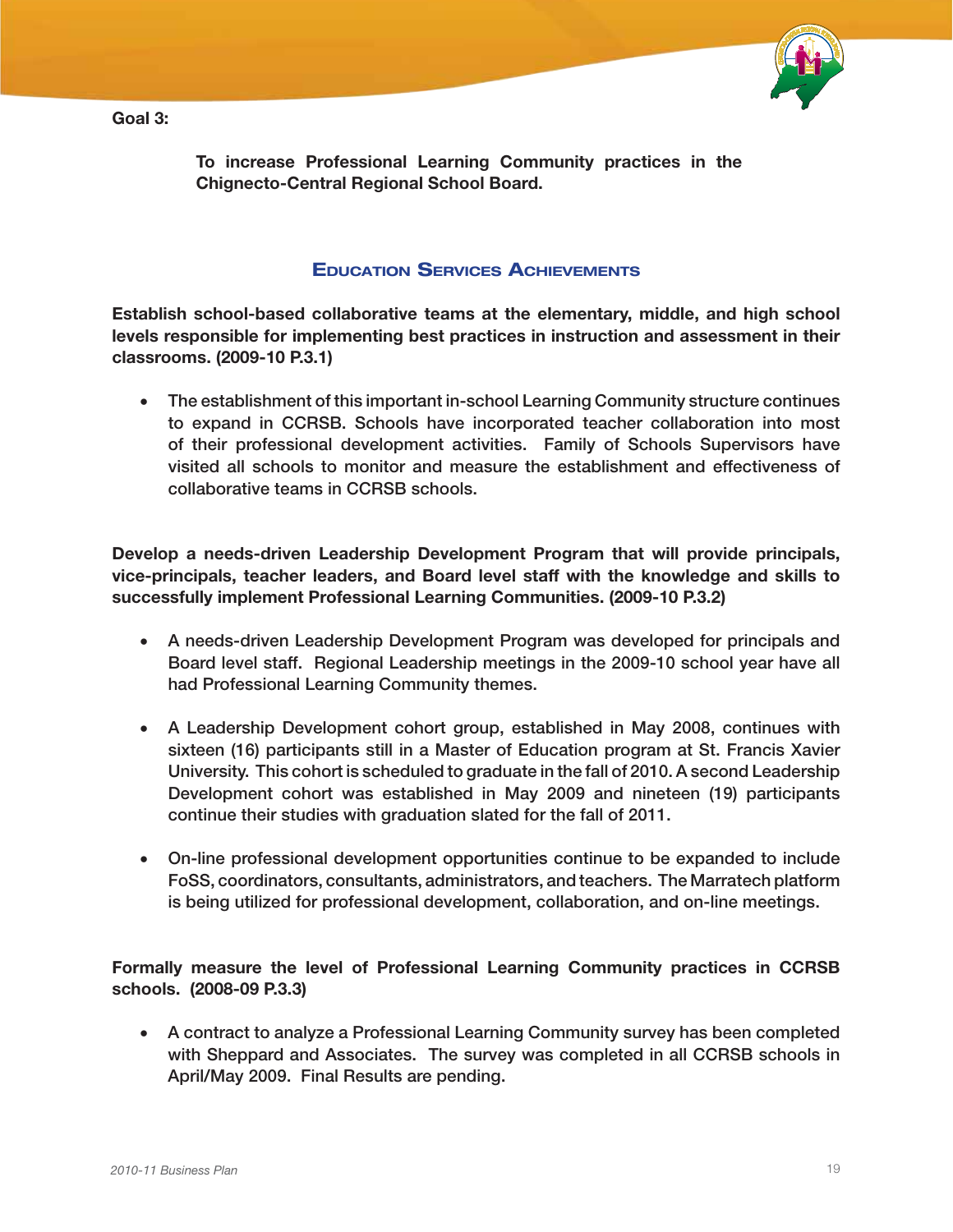Expand and continue to support the number of CCRSB schools involved in the Nova Scotia School Accreditation process. (2008-09 P.3.4)

- The number of schools involved in the Nova Scotia School Accreditation Program process has increased by seventeen (17) schools, from fifty-three (53) to seventy (70), during the 2009-10 school year. Twenty (20) schools started the accreditation cycle – seventeen (17) schools new to the process and three (3) schools beginning their second cycle of accreditation.
- CCRSB has continued to support schools in the accreditation process. School facilitators gave support to twenty (20) first year schools in the 2009-10 school year. Education Services personnel also supported these twenty (20) first year schools as well as the other fifty-three (53) schools involved in various stages of accreditation. In 2009-2010, the Director of Education Services, FoSS, and Education Services Coordinators participated in a pilot project to provide specific support for the twelve (12) second year accreditation schools as they began to implement their School Improvement Plans.
- Seven (7) new schools East Pictou Middle School, Highland Consolidated Middle School, Springhill Junior/Senior High School, Hants North Rural High School, Maple Ridge Elementary School, Cobequid Educational Centre, and Cobequid Consolidated Elementary School – received accreditation during the 2009-10 school year. This brings to eleven (11), the number of schools who have achieved accreditation in CCRSB.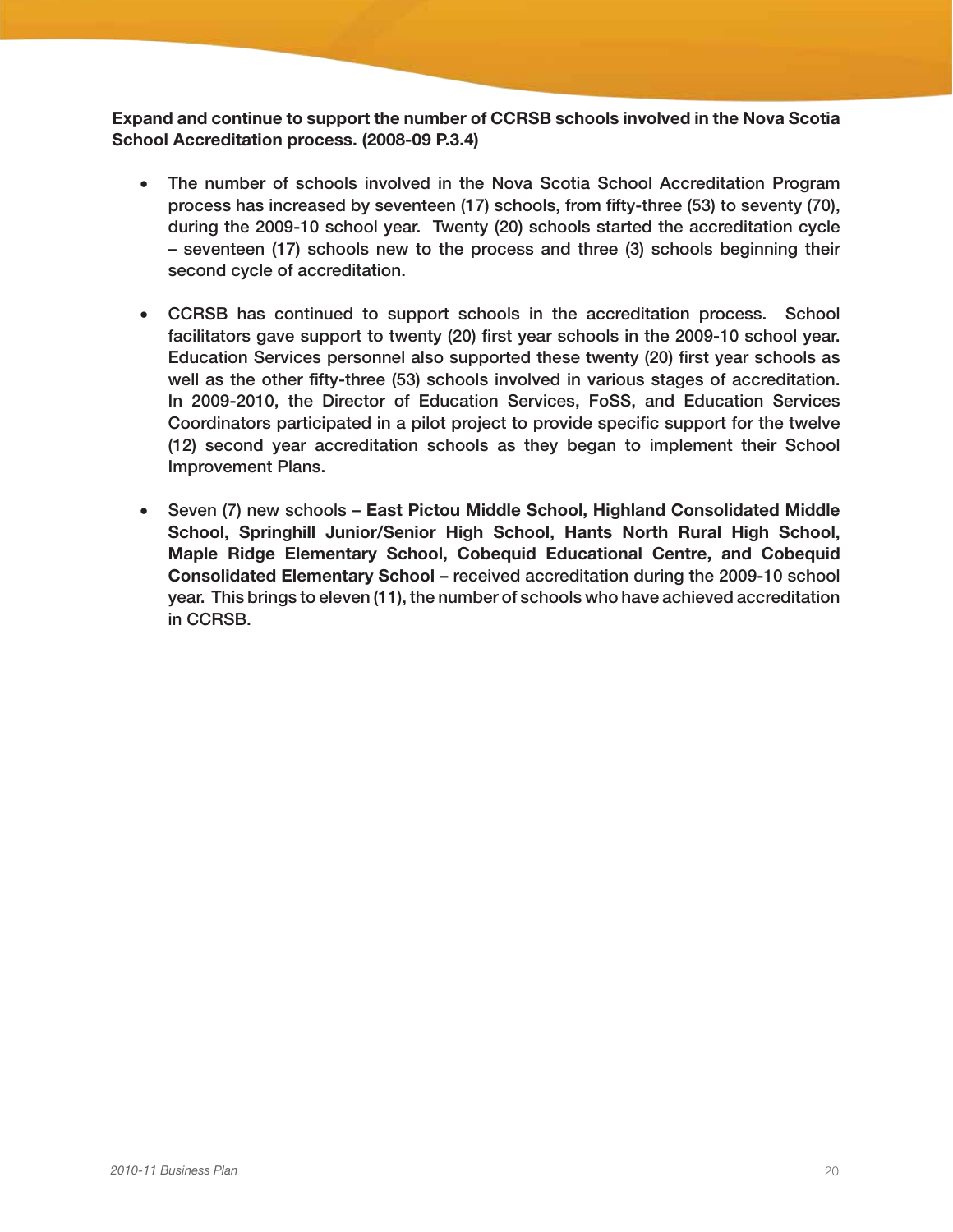

### CCRSB PRIORITIES 2010-2011

The CCRSB Strategic Plan and associated goals provide the primary context for annual identification and prioritization of both general and department-specific activities and initiatives. However, it must be understood that planning, priorities, and initiatives are also influenced by a variety of other significant and mitigating factors, including:

- • Department of Education policy requirements, priorities, and initiatives
- Priorities and initiatives of other government departments (provincial and federal)
- • Community agency initiatives
- • Emerging issues (regional, provincial)
- • Board-specific priorities and initiatives (proactive or responsive)
- Priorities continued from previous year(s)
- Revenues (and the factors which influence revenues)

A summary of priorities identified for 2010-11 follow:

#### Goal #1

To maximize student learning through implementing and supporting effective instruction and assessment practices.

### **PRIORITIES (2010-2011)**

- P.1.1 By June 2011, CCRSB will develop a common language of instruction and assessment.
- P.1.2 By June 2011, increase the knowledge and skills of Education Services, leadership staff in research-based, quality instruction and assessment practices.
- P.1.3 By June 2011, all new teachers will have completed professional development to increase their understanding of quality instruction and assessment practices.
- P.1.4 Continue the Intensive Short-term Literacy Intervention for students needing a boost in literacy to meet grade level expectations.
- P.1.5 Literacy 95 will be expanded to include grades 2, 4, 5, 6.
- P.1.6 Implement CCRSB best practices in literacy instruction document, grades P-6.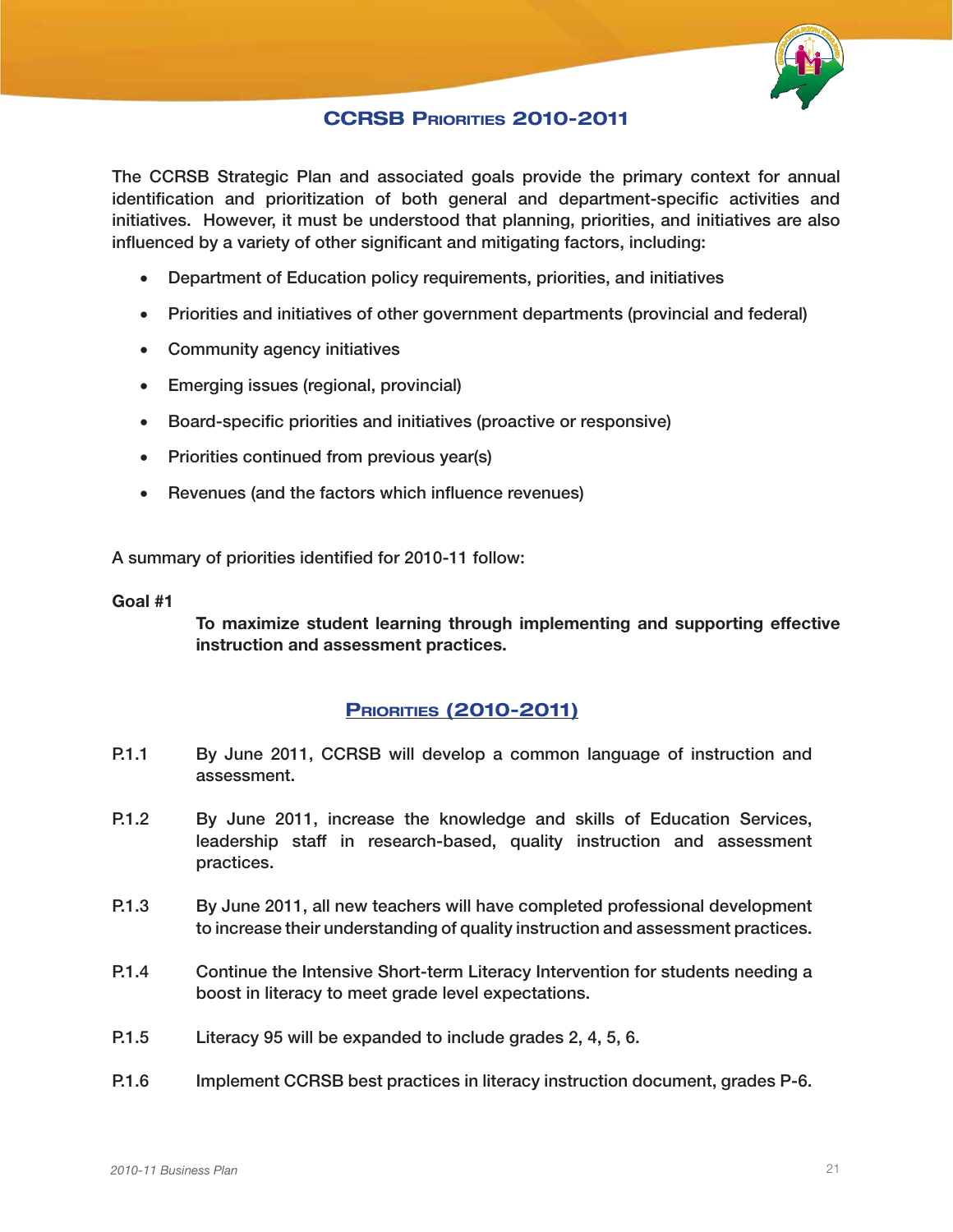- P.1.7 Implement CCRSB document that identifies grade level reading and writing expectations in grades P-6.
- P.1.8 Professional development in mathematics will focus on areas requiring support as determined by CCRSB and NS assessment results.
- P.1.9 Intensive Mathematics Support will be provided to students in early elementary based on Early Elementary Mathematical Literacy Assessment (EEMLA) school results.
- P.1.10 The allocation of hardware and software (Smartboards, Computer Algebra System) to high school mathematics classrooms will be increased.
- P.1.11 Continue to expand the mentoring program in CCRSB with a focus on implementing best practices in instruction as outlined in the CCRSB Mentor Program Framework 2010.
- P.1.12 CCRSB 2010 Mentor Program Framework will be completed and implemented in the 2010-11 school year.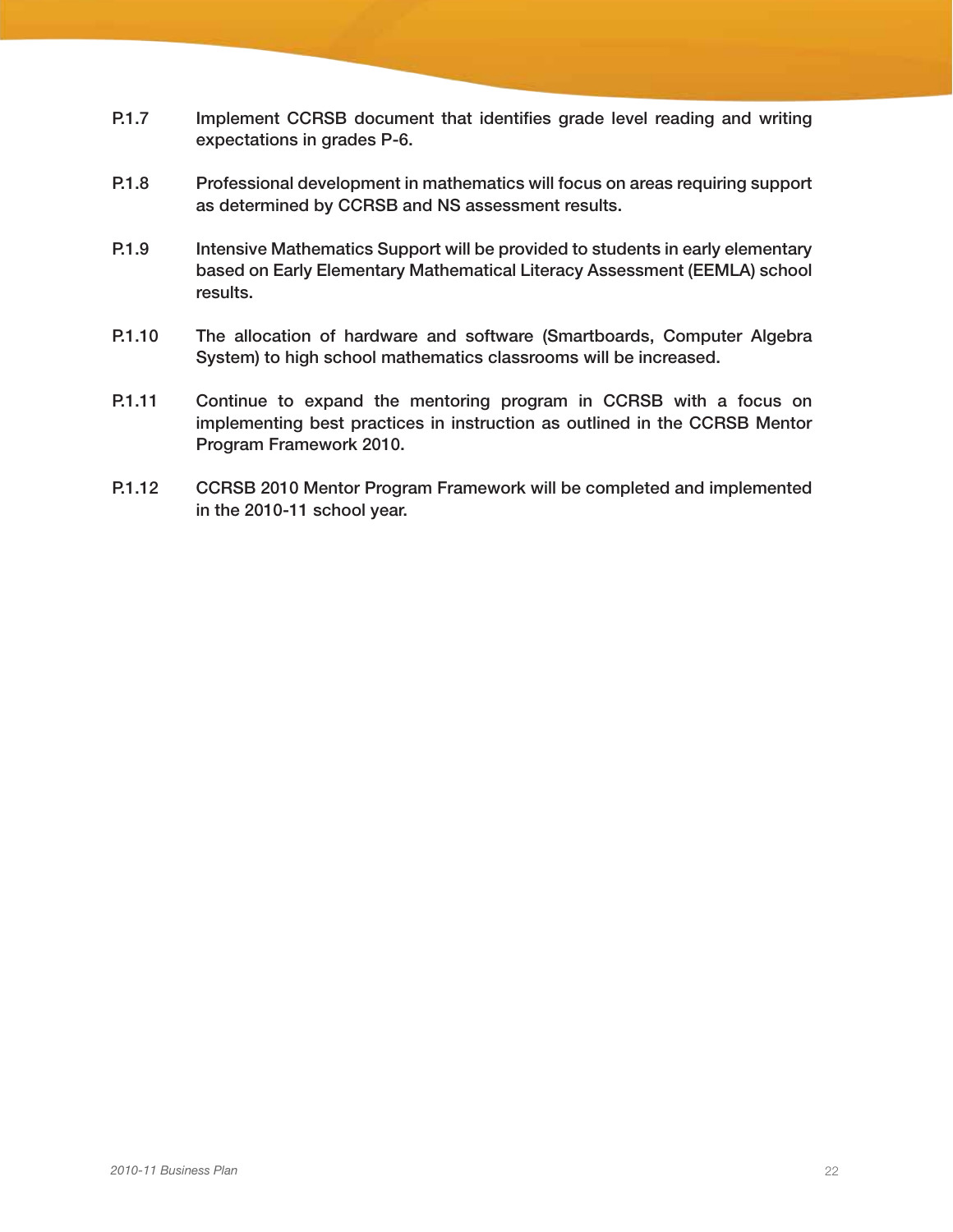#### Goal #2



To create a safe, supportive, and socially just learning environment for each student in Chignecto-Central Regional School Board.

### **PRIORITIES (2010-2011)**

- P.2.1 Create a framework for social justice using Race Relations, Cross-Cultural Understanding as the reference for the CCRSB context.
- P.2.2 A document entitled Social Justice in CCRSB will be completed by June 2011.
- P.2.3 Nova Scotia Student Information System Phase I will track student behavioral incidents in Pearson Power School.
- P.2.4 Credit recovery will be researched to determine best practices to be used in the CCRSB model.
- P.2.5 Suspension support teachers will continue to be funded on a family basis.
- P.2.6 CCRSB will investigate the feasibility of providing an alternate school(s).
- P.2.7 CCRSB project management team will provide appropriate training and support for Phase I schools.
- P.2.8 CCRSB will provide targeted support to schools on gradebook, assessment, evaluation and parent portal issues.
- P.2.9 By June 2011, Phase One schools will have completed implementation of Pearson Power School.
- P.2.10 By June 2011, all schools within CCRSB will have fully implemented and be in compliance with the NS Food & Nutrition in Schools policy.
- P.2.11 By June 2011, all schools within CCRSB that are participating in the School Breakfast Program will have implemented and be in compliance with the Provincial Breakfast Program Standards.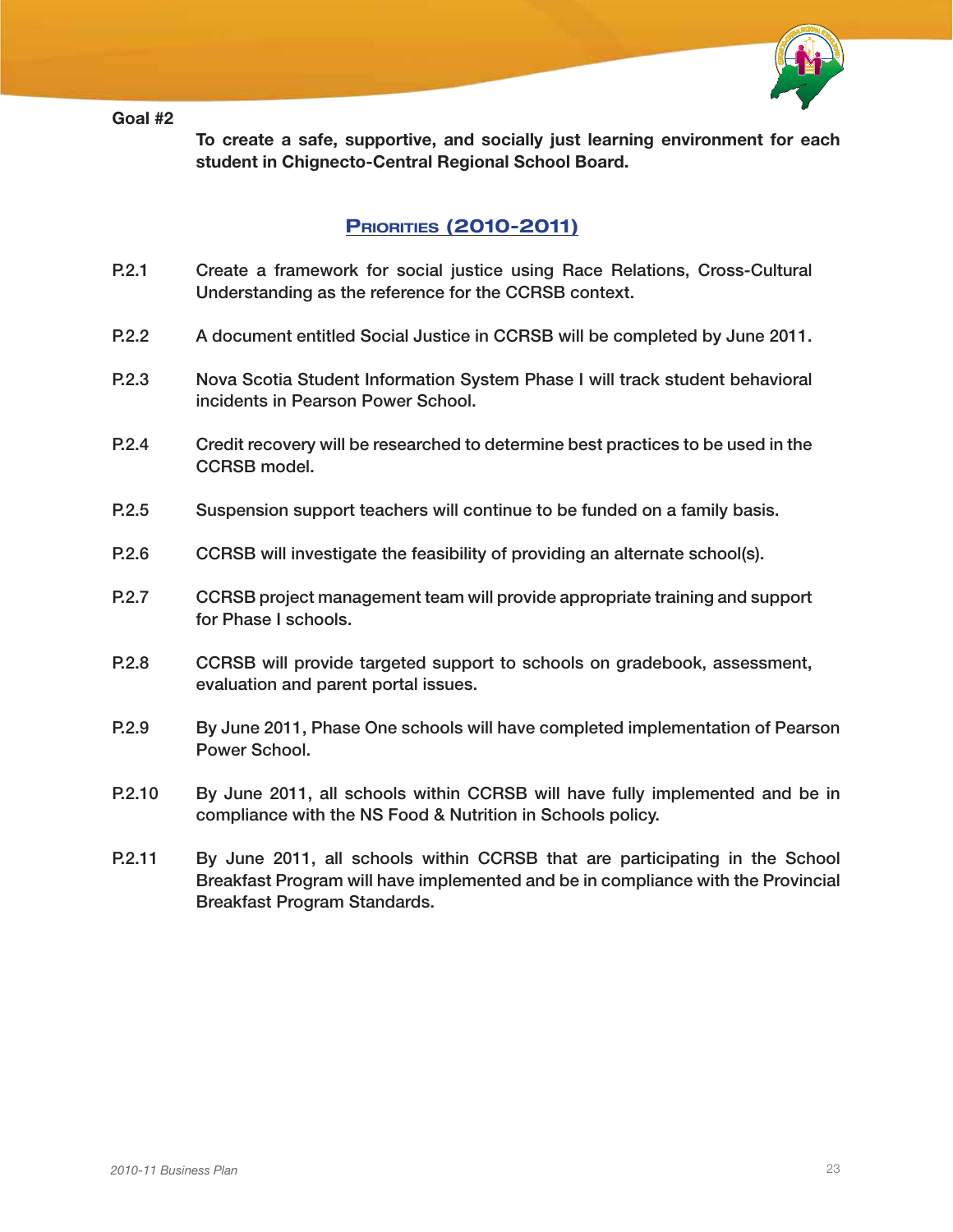Goal #3

To increase professional learning community practices in the Chignecto-Central Regional School Board.

### **PRIORITIES (2010-2011)**

- P.3.1 All CCRSB schools will be involved in the Nova Scotia School Accreditation process.
- P.3.2 CCRSB will continue to utilize facilitators to support schools in their first year of accreditation.
- P.3.3 Education Services staff will be assigned to specified schools based on Nova Scotia assessment data, Nova Scotia exam data and/or CCRSB Math 10 exam data.
- P.3.4 Schools who consistently have not met Board achievement levels on Nova Scotia assessments and exams will be required to participate in the CCRSB Supporting Learners initiative.
- P.3.5 By September 2010, the CCRSB Supporting Schools initiative will be actioned.
- P.3.6 Education Services staff will develop and implement needs-driven professional development opportunities for support staff, teachers, present leaders, aspiring leaders and new teachers.
- P.3.7 By June 2011, specific, needs driven, PD opportunities are provided for new teachers.
- P.3.8 Education Services staff will develop the CCRSB protocols document for data analysis.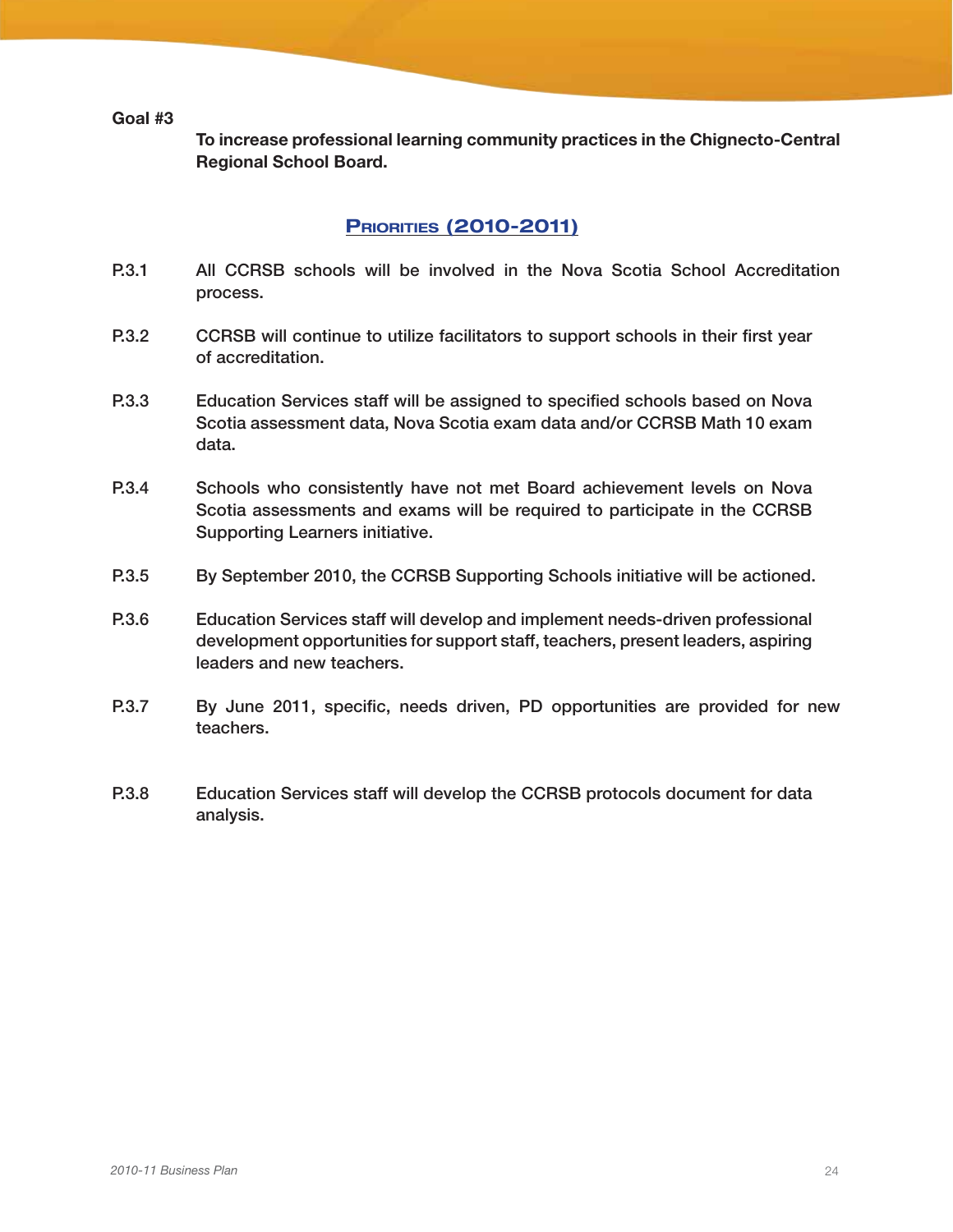

## **KEY FINANCIAL INDICATORS**

| <b>Revenue</b>                           | 2009-2010<br><b>Budget</b> | 2009-2010<br><b>Actuals</b> | 2010-2011<br><b>Budget</b> |
|------------------------------------------|----------------------------|-----------------------------|----------------------------|
| <b>Province of Nova Scotia</b>           | 158,119,417                | 161,060,073                 | 160,700,119                |
| <b>First Nations</b>                     | 2,042,250                  | 1,979,879                   | 1,826,750                  |
| <b>Government of Canada</b>              | 291,001                    | 272,686                     | 325,124                    |
| <b>Appropriations from Councils</b>      | 23,766,200                 | 23,766,233                  | 23,672,000                 |
| <b>Board Operations</b>                  | 4,270,700                  | 4,287,921                   | 1,826,750                  |
| <b>School Generated Funds</b>            | 5,200,000                  | 5,225,653                   | 5,200,000                  |
| <b>Total Revenue</b>                     | 193,689,568                | 196,592,445                 | 195,752,129                |
| <b>Expenditures</b>                      |                            |                             |                            |
| <b>Board Governance</b>                  | 446,559                    | 429,704                     | 426,175                    |
| <b>Regional Management</b>               | 5,279,228                  | 4,833,395                   | 5,254,852                  |
| <b>School Management &amp; Support</b>   | 22,989,309                 | 22,437,041                  | 22,786,006                 |
| <b>Instruction &amp; School Services</b> | 92,700,471                 | 95,157,427                  | 94,848,974                 |
| <b>Student Support Services</b>          | 26,391,177                 | 26,271,406                  | 27,052,392                 |
| <b>Adult &amp; Community Education</b>   | 1,450,168                  | 1,432,221                   | 1,570,941                  |
| <b>Property Services</b>                 | 24,529,984                 | 24,436,753                  | 25,676,484                 |
| <b>Student Transportation</b>            | 11,861,080                 | 11,432,183                  | 12,131,927                 |
| <b>Other Programs</b>                    | 2,521,200                  | 1,869,584                   | 2,453,988                  |
| <b>School Generated Funds</b>            | 5,200,000                  | 5,241,668                   | 5,200,000                  |
| <b>Capital Asset Amortization</b>        | 320,392                    | 315,415                     | 350,390                    |
| <b>Total Expenditures</b>                | 193,689,568                | 193,856,797                 | 197,752,129                |
| <b>Operating Surplus (Deficit)</b>       | $\mathbf 0$                | 2,735,648                   | (2,000,000)                |
| <b>Accumulated Surplus</b>               | 0                          | (2,735,648)                 | 2,000,000                  |
| <b>Balance</b>                           | $\bf{0}$                   | $\bf{0}$                    | 0                          |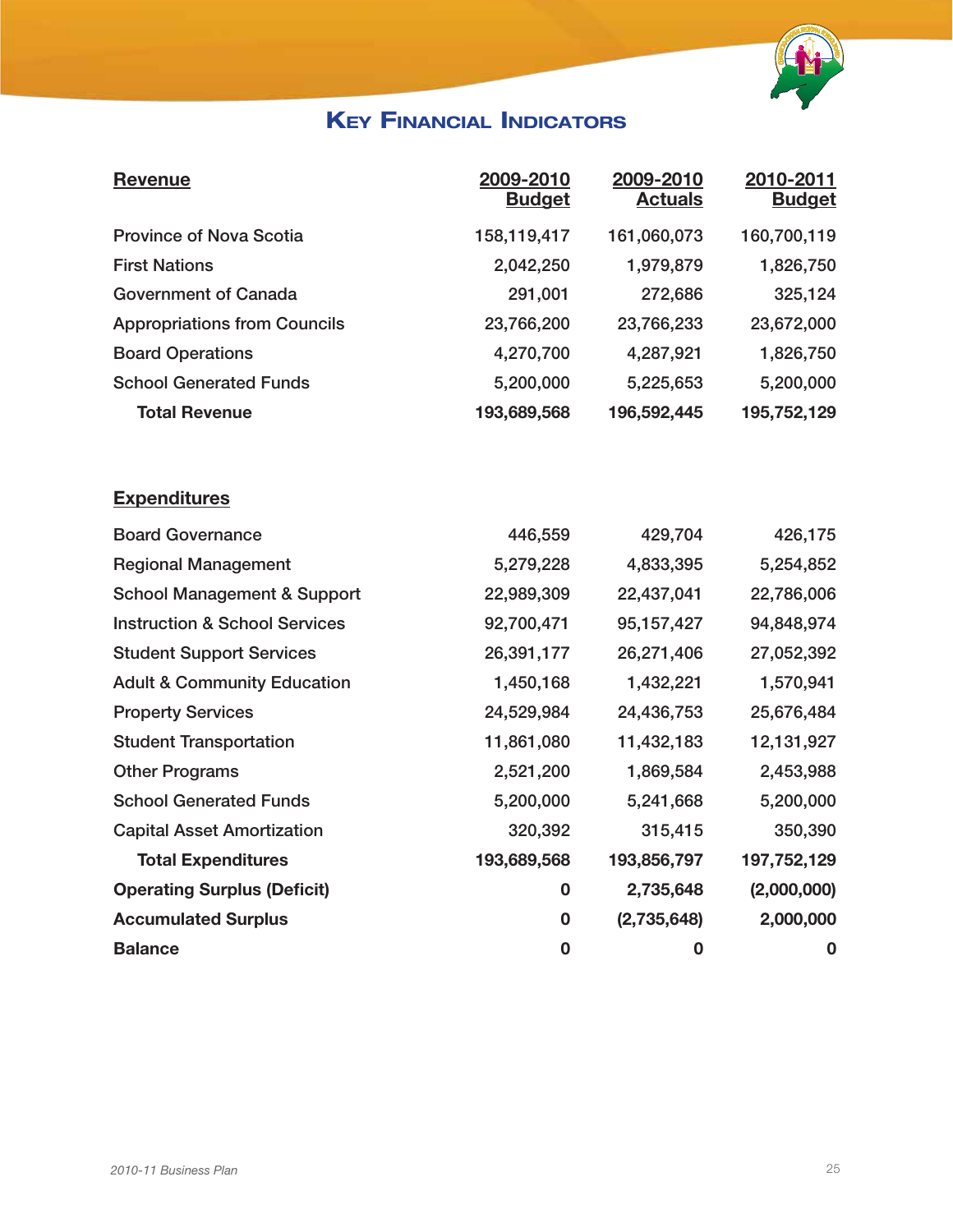### Supplementary Financial Information

| <b>Expenditures</b>                       | 2009-2010<br><b>Budget</b><br>(Restated) | 2009-2010<br><b>Actuals</b> | 2010-2011<br><b>Budget</b> |
|-------------------------------------------|------------------------------------------|-----------------------------|----------------------------|
| <b>Salaries and Benefits:</b>             |                                          |                             |                            |
| <b>Board/School Administration</b>        | 17,337,144                               | 17,745,844                  | 16,928,723                 |
| <b>Instruction</b>                        | 104,074,710                              | 105,764,762                 | 105,538,425                |
| <b>Support Staff</b>                      | 37,573,584                               | 36,545,071                  | 37,836,143                 |
|                                           |                                          |                             |                            |
| <b>Property Services (excl. salaries)</b> | 13,125,717                               | 12,532,036                  | 14,021,107                 |
| Transportation (excl. salaries)           | 4,917,619                                | 4,417,739                   | 4,963,481                  |
| Other                                     | 16,660,795                               | 16,851,345                  | 18,464,250                 |
| <b>Total Expenditures</b>                 | 193,689,568                              | 193,856,797                 | 197,752,129                |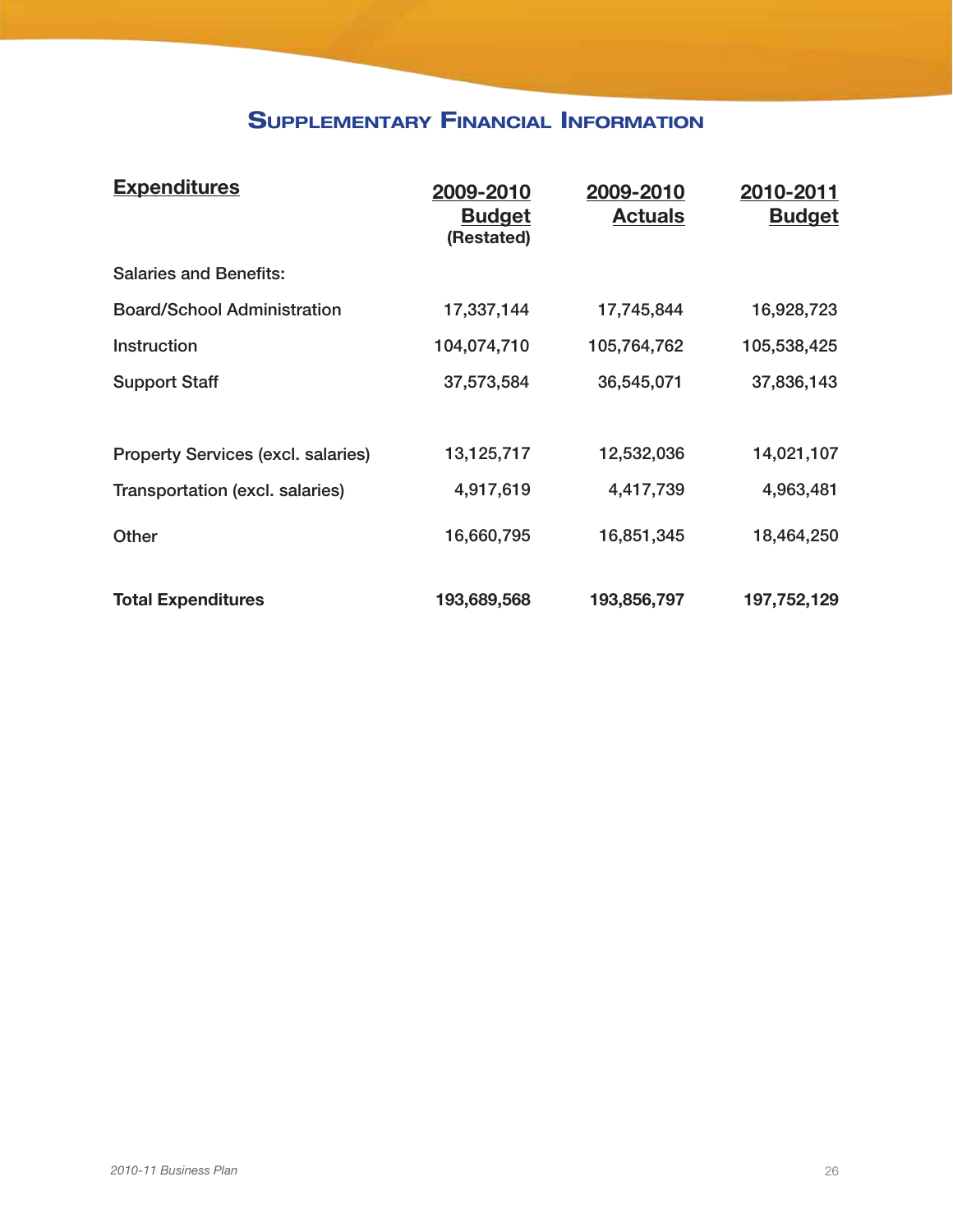### Summary – Cost Pressures – Budget 2010-2011

### Expenditures

| Wage increases, license changes and             |           | 2,537,715 |
|-------------------------------------------------|-----------|-----------|
| <b>Benefits</b>                                 |           | 748,865   |
| Other:                                          |           |           |
| <b>Textbook Credit Allocation</b>               | 679,700   |           |
| Furnace Oil - Feb 1 <sup>st</sup> plus 6 cents  | 345,373   |           |
| Diesel Fuel – Feb $1st$ plus 6 cents            | 62,070    |           |
| <b>Student Information System</b>               | 144,156   |           |
| Options and Opportunities (O2) increase         | 74,400    |           |
| <b>Cumberland Student Conveyance</b>            | 64,225    |           |
| <b>Student Services Tuition Payments</b>        | 60,000    |           |
| <b>TCA - Net Change</b>                         | 34,967    |           |
| Substitute and circuit teacher travel           | 30,000    |           |
| PS - Life Safety Systems/Potable Water          | 17,000    |           |
| <b>Garbage Removal</b>                          | 13,000    |           |
| <b>Transportation Route Mapping annual cost</b> | 6,000     |           |
| <b>SIP Insurance</b>                            | 2,911     |           |
| <b>NSSBA Dues</b>                               | (19, 302) |           |
| <b>Reductions</b><br>Finance - Bank Fees        | (20,000)  |           |
| <b>Communications - Equipment</b>               | (30,000)  |           |
| <b>Education - ISS EA's</b>                     | (33,500)  |           |
| Education - Bus/Lunch Supervision               | (50,000)  |           |
| Transportation - Priv. Conveyance               | (75,000)  |           |
| Admin Asst (81.5 FTE vs. 85.4 FTE               | (198,000) |           |
| <b>Education - School Based Supplies</b>        | (100,000) | 1,008,000 |
| <b>Total Expenditures Increases</b>             |           | 4,292,580 |
| <b>Revenues</b>                                 |           |           |
| <b>Interest Revenue Reduction</b>               | 196,000   |           |
| <b>First Nations Revenue</b>                    | 215,500   |           |
| <b>Total Revenue Decreases</b>                  |           | 411,500   |
| <b>Cost Pressures less Revenue Decreases</b>    | 4,704,080 |           |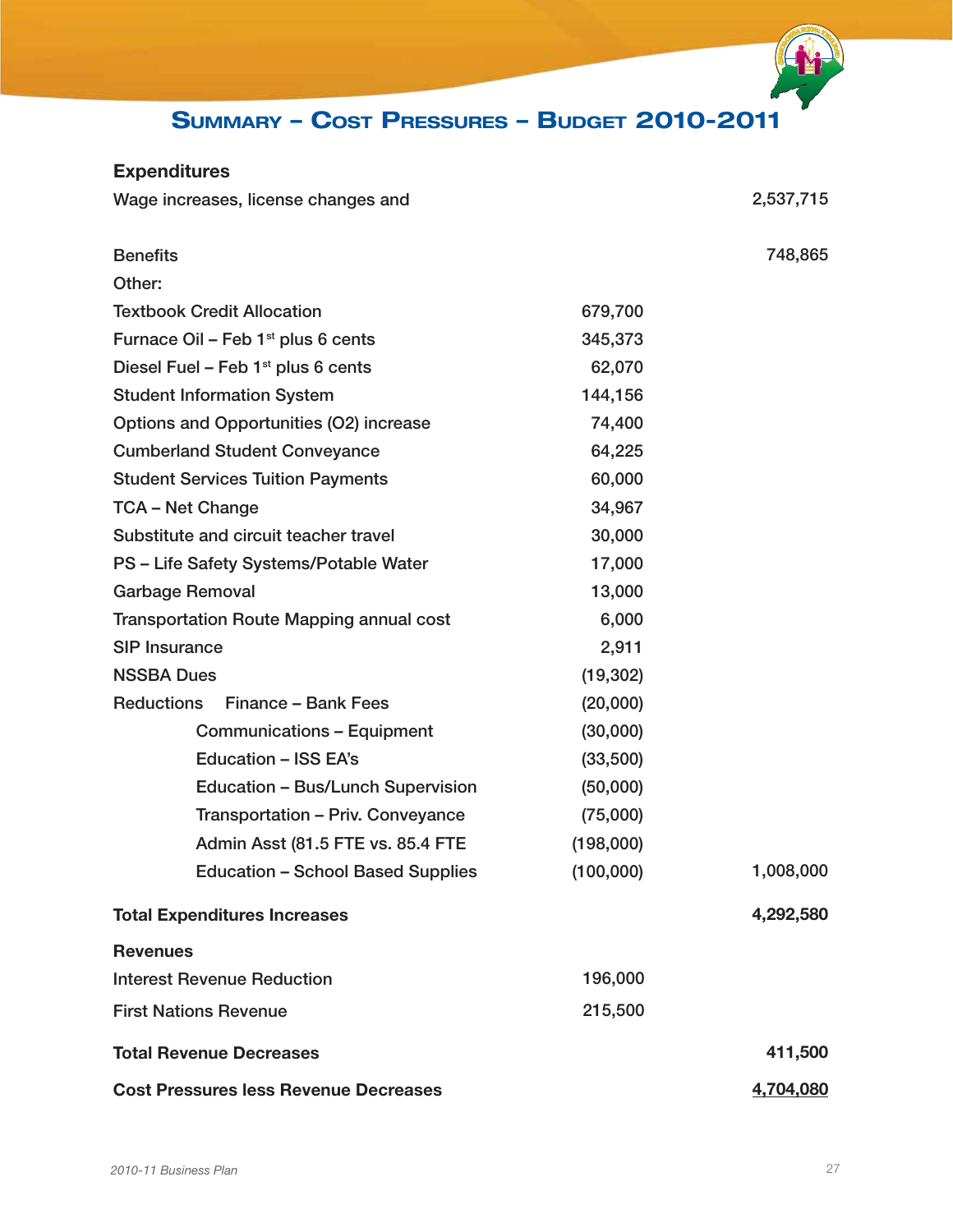### **CONCLUSION**

Student learning continues to be the main focus of the community of learners throughoutChignecto-Central Regional School Board.

New student achievement targets have been developed for the new Board Strategic Plan that will continue to challenge our professional staff over the coming three years. It is hoped that we will continue to see steady improvement in student learning over the course of the planning period.

Research based instructional processes expected in CCRSB will be clearly articulated in the CCRSB Instructional Framework. Relentless attention to effective classroom instruction will be a key theme in CCRSB over the next three years.

Chignecto-Central Regional School Board continues to use its Business Plan as an incremental part of our Strategic Plan. The School Board strives to use the Strategic Plan as its road map to provide direction as it continues to improve student learning throughout the region.

School Board governance in CCRSB continues to be committed to responsible leadership and governance that are devoted to the improvement of student achievement. The Board promotes high levels of equity to ensure fiscal management practices that serve to guide resource distribution among schools throughout the region. At the same time, it emphasizes excellence in student achievement. This Business Plan is a guide to accomplish these two goals of equity and excellence for each student in our region.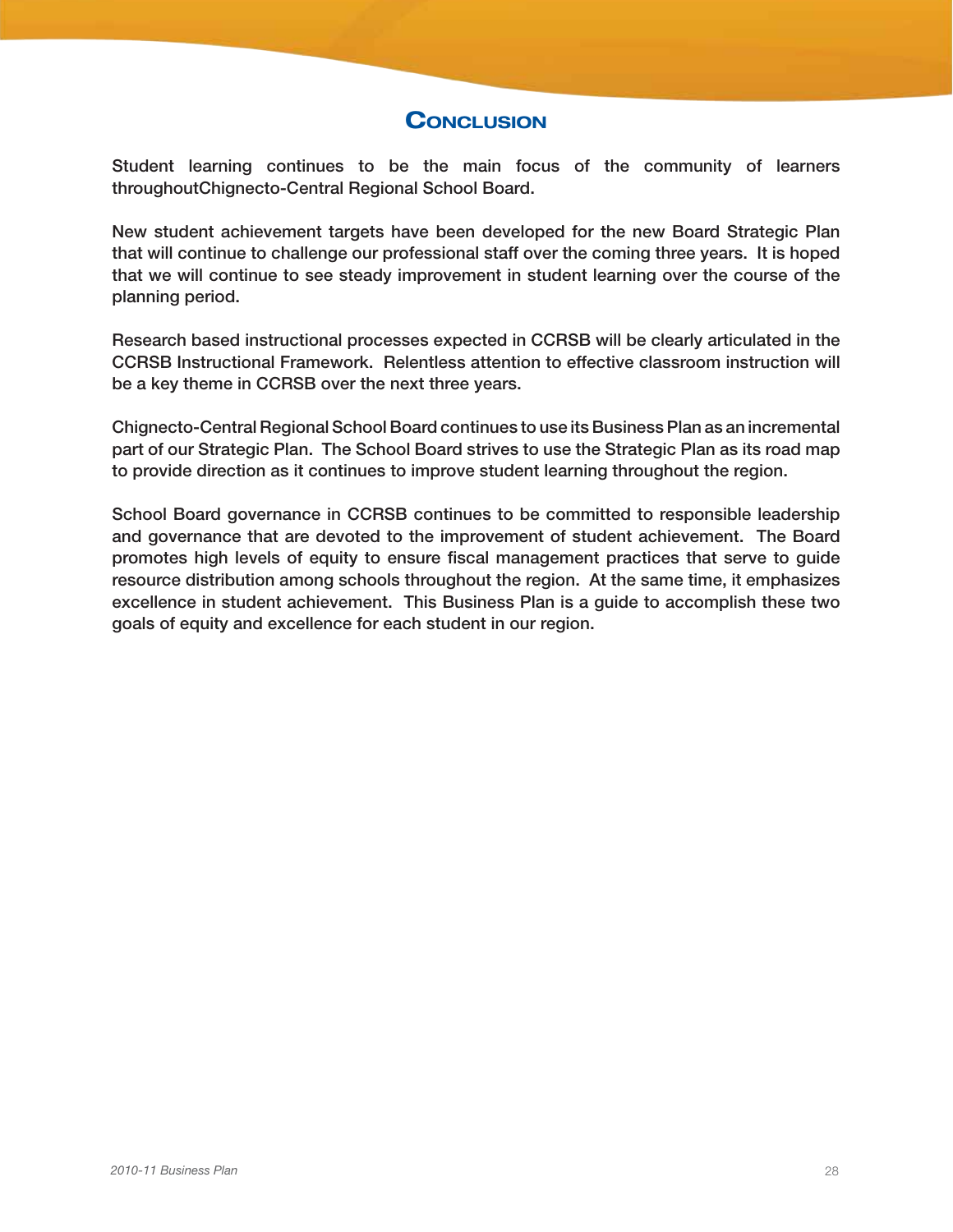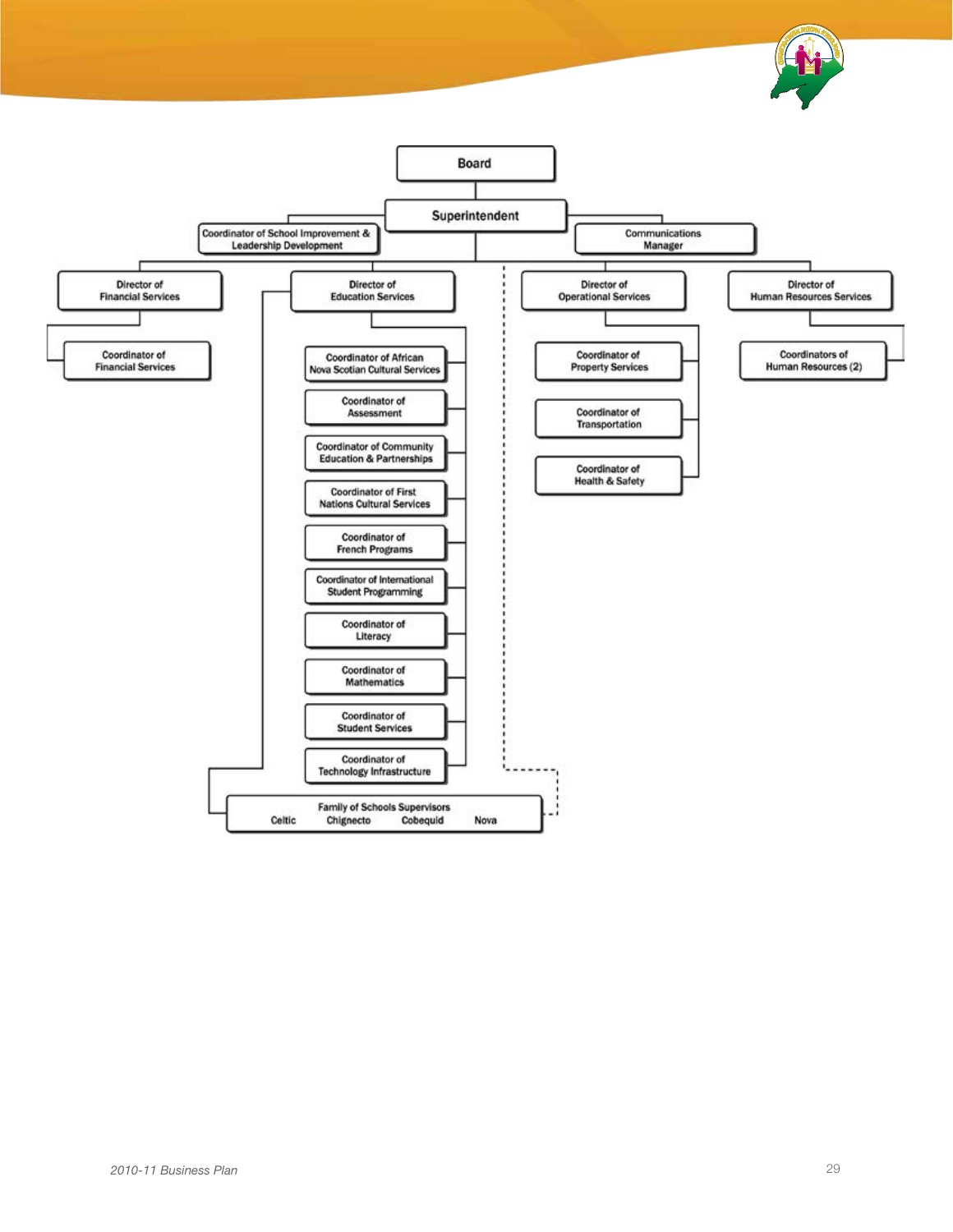### **KEY FACT CATEGORIES**

### A. Students

**Total Number of Students** Average Class Size P-2 Average Class Size 3-6 Average Class Size 7-9 Average Class Size 10-12

### B. Teachers

**Instruction FTEs** Administrative FTEs **Resource FTEs** Student Support FTEs Program Support FTEs

### C. School Support Staff

**Education Assistants** 

Library Technicians Student Supervision Administrative Assistants **Student Support Workers** Bus & Noon Supervisors

### D.Board Governance

**School Board Members Board Support Staff FTEs** 

### E. Regional Administration

Senior Management FTEs Program Management FTEs **Operational Management FTEs Administrative Support FTEs** Secretarial/Clerical FTEs

| 2008-09 | 2009-10 |
|---------|---------|
| 22,677  | 22,196  |
| 21      | 21      |
| 22      | 22      |
| 24      | 27      |
| 24      | 27      |

| 1236.22 | 1195.19 |
|---------|---------|
| 99.30   | 97.90   |
| 121.08  | 119.91  |
| 82.0    | 82.80   |
| 21.5    | 21.0    |

| $2114.5$ hrs/day - 198<br>days/year (Sept 30/08) | 2194.25 hrs/day - 198<br>days/year (Sept 30/09) |
|--------------------------------------------------|-------------------------------------------------|
| 39 FTEs (Sept 30/08)                             | 39.6 FTEs (Sept 30/09)                          |
|                                                  |                                                 |
| 89 (Sept 30/08)                                  | 81.5 (Sept 30/09)                               |
| 8                                                | 8                                               |
| 355.12 hrs per day/                              | 368.1 hrs per day/                              |
| 195 days/year                                    | 195 days/year                                   |
|                                                  |                                                 |

| 5    | 5    |
|------|------|
| 9.7  | 10   |
| 16   | 16   |
| 22   | 22   |
| 22.5 | 24.5 |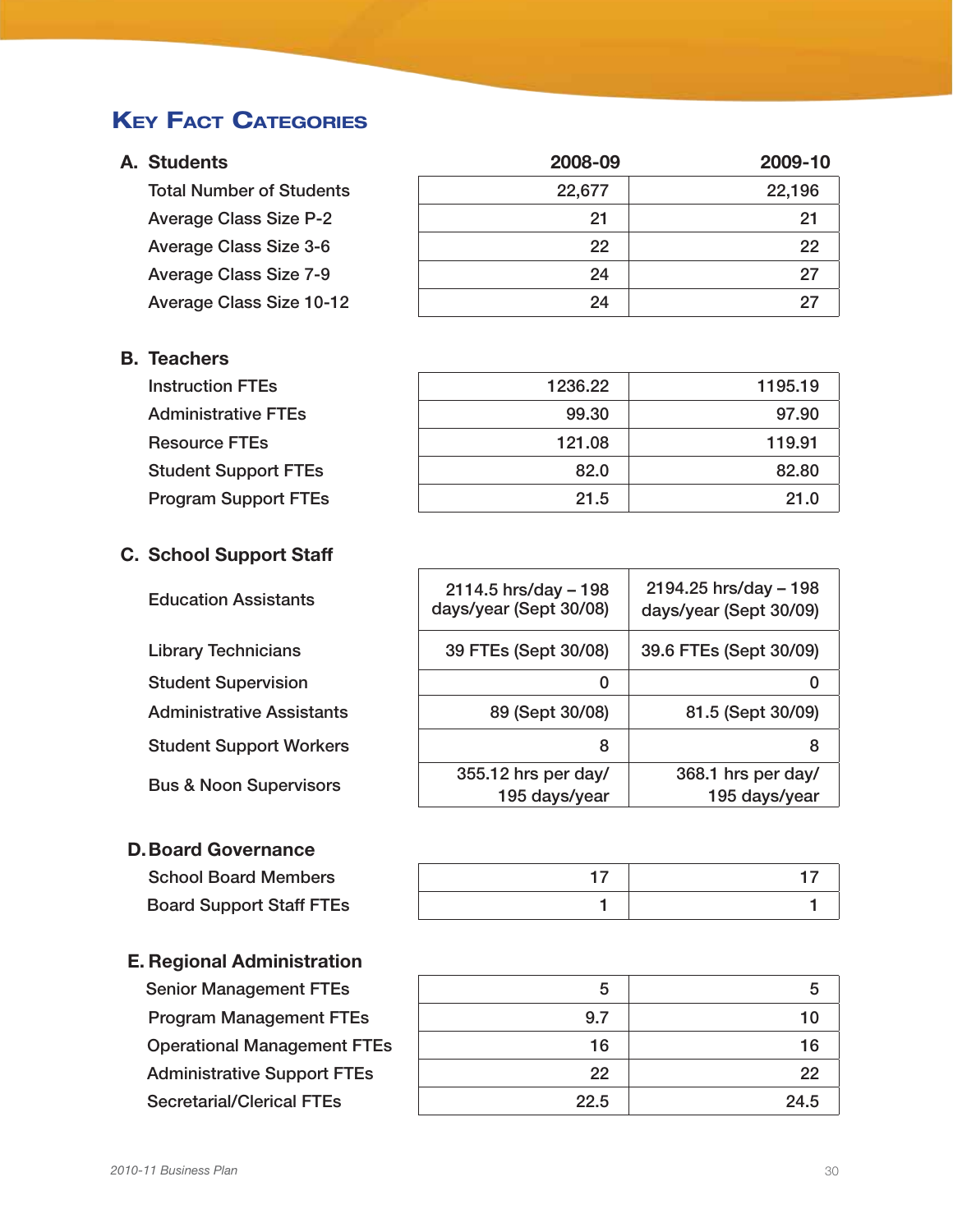

### **KEY FACT CATEGORIES CONTINUED**

| F. | <b>Technology</b>                       | 2008-09   | 2009-10   |  |
|----|-----------------------------------------|-----------|-----------|--|
|    | <b>Students/Instructional Computer</b>  | 2.31      | 2.12      |  |
|    | <b>Students/Instructional Computer*</b> | 2.40      | 2.23      |  |
|    | <b>Technical Support FTE's</b>          | 23        | 22        |  |
|    | Computer/Technician                     | 480       | 522       |  |
|    | <b>G. Property Services</b>             |           |           |  |
|    | Total Board Sq. Ft.                     | 4,112,029 | 4,110,580 |  |
|    | <b>Total School Sq. Ft.</b>             | 3,926,230 | 3,924,781 |  |
|    | School Sq. Ft./Student                  | 173.14    | 176.82    |  |
|    | Private Operator Sq. Ft.                | 0.00      | 0.00      |  |
|    | Operating Cost/Sq. Ft.                  | 6.23      | 5.97      |  |
|    | Sq. Ft./Custodial Hour                  | 2963      | 2822      |  |
|    | Con. Custodial/Sq. Ft.                  | 0.00      | 0.00      |  |
|    | <b>Operating Capital</b>                | 0.00      | 0.00      |  |
|    | H. Transportation                       |           |           |  |
|    | <b>Total Buses Operated</b>             | 231       | 231       |  |
|    | <b>Total Students Transported</b>       | 17,238    | 16,943    |  |
|    | <b>Total Cost/Student Transported</b>   | 641.80    | 674.74    |  |
|    | <b>Average Bus Load</b>                 | 63        | 61        |  |
|    | Cost/Unit - Contracted                  | 49,090.90 | 47,650.75 |  |
|    | Cost/Unit - Board                       | 46,524.19 | 40,413.64 |  |
|    | <b>Number of Operating Days</b>         | 185       | 187       |  |

\* maximum student/computer ratio in schools built prior to the P-3 process, grades 3-12 only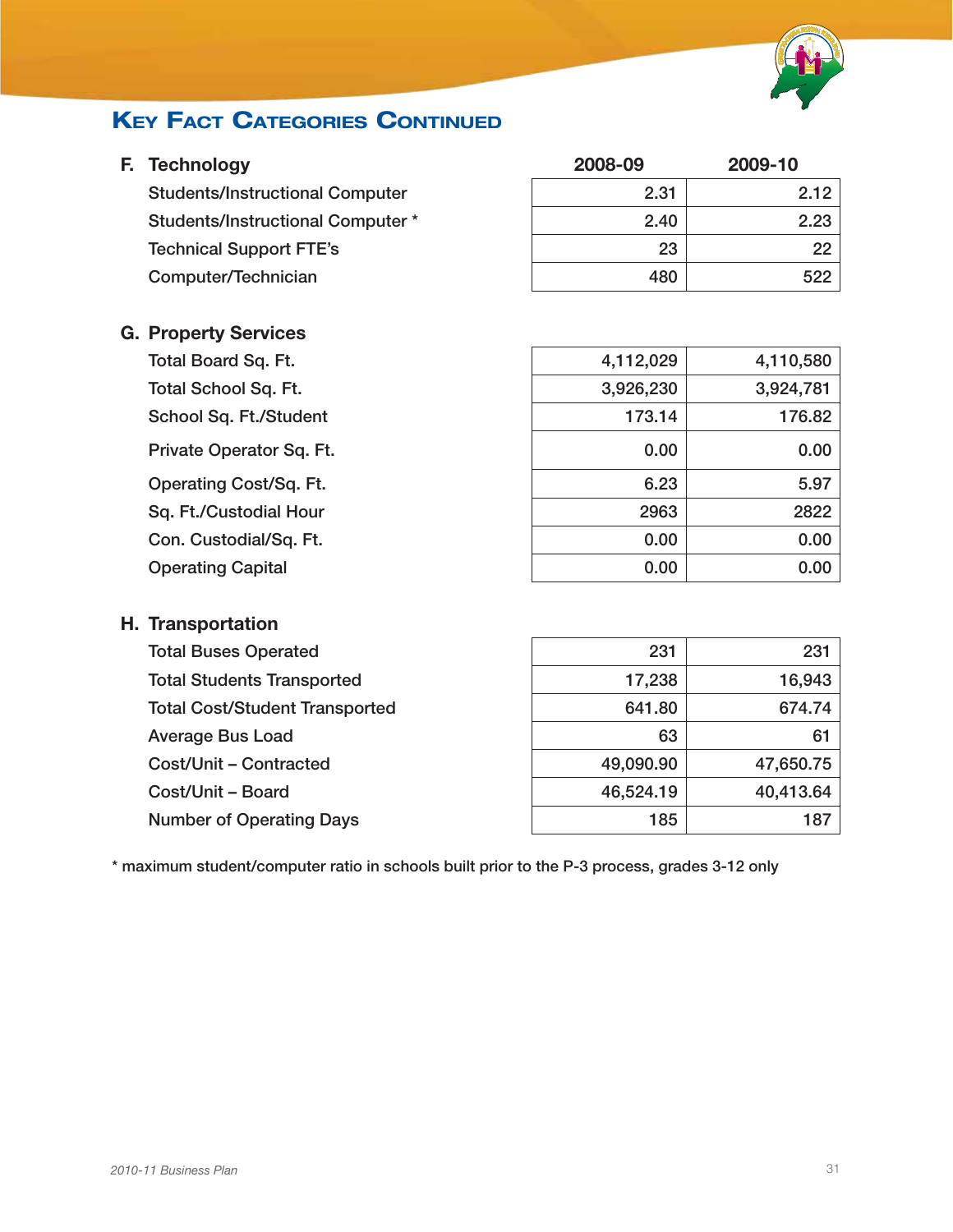#### **Students**

Average Class Size P-2 September 30<sup>th</sup> Statistics Average Class Size 3-6 September 30<sup>th</sup> Statistics Average Class Size 7-9 September 30<sup>th</sup> Statistics Average Class Size 10-12 September 30<sup>th</sup> Statistics

#### **Teachers**

Program Support FTEs Program Consultants

#### School Support Staff

#### Board Governance

#### Regional Administration

#### **Technology**

### Key Fact Categories Definition & Calculation

Total Number of Students September 30<sup>th</sup> Total Enrolment (funded & unfunded)

Instruction FTEs All teaching staff delivering programs to students Administrative FTEs **Principals & Vice Principals (no Department Heads)** Resource FTEs Resource Teacher Allocation Student Support FTEs Prog. Adv/Speech Lang. Path./L.D. Specialists/Guidance, etc.

Teacher Assistants Total hours of service per day & number of days paid Library Technicians Total hours of service per day & number of days paid Student Supervision Total hours of service per day & number of days paid School Secretaries Total hours of service per day & number of days paid Student Support Workers Total hours of service per day & number of days paid

School Board Members Number of School Board Members Board Support Staff FTEs Board Secretary – Recording Secretary

Superintendent, Asst. Super., Exec. Directors, Directors, Senior Management FTEs Asst. Director

Program Management FTES Coordinators, Supervisors (all program departments) Operational Management FTEs Coordinators, Supervisors (all operations departments) Asst. Coordinators, Admin. Assistants, Communication, Administrative Support FTEs OH&S

Secretarial/Clerical FTEs Secretarial & Clerical Staff

Students/Instructional Computer Total number of students/total number of computers available for Instruction

Maximum student/Computer Ratio Maximum students/total number of computers that meet instructional needs at grades 3-12

Technical Support FTE's System Administrators – Technologists – Technicians Computer/Technician Total computers across Board/Technical Support FTE's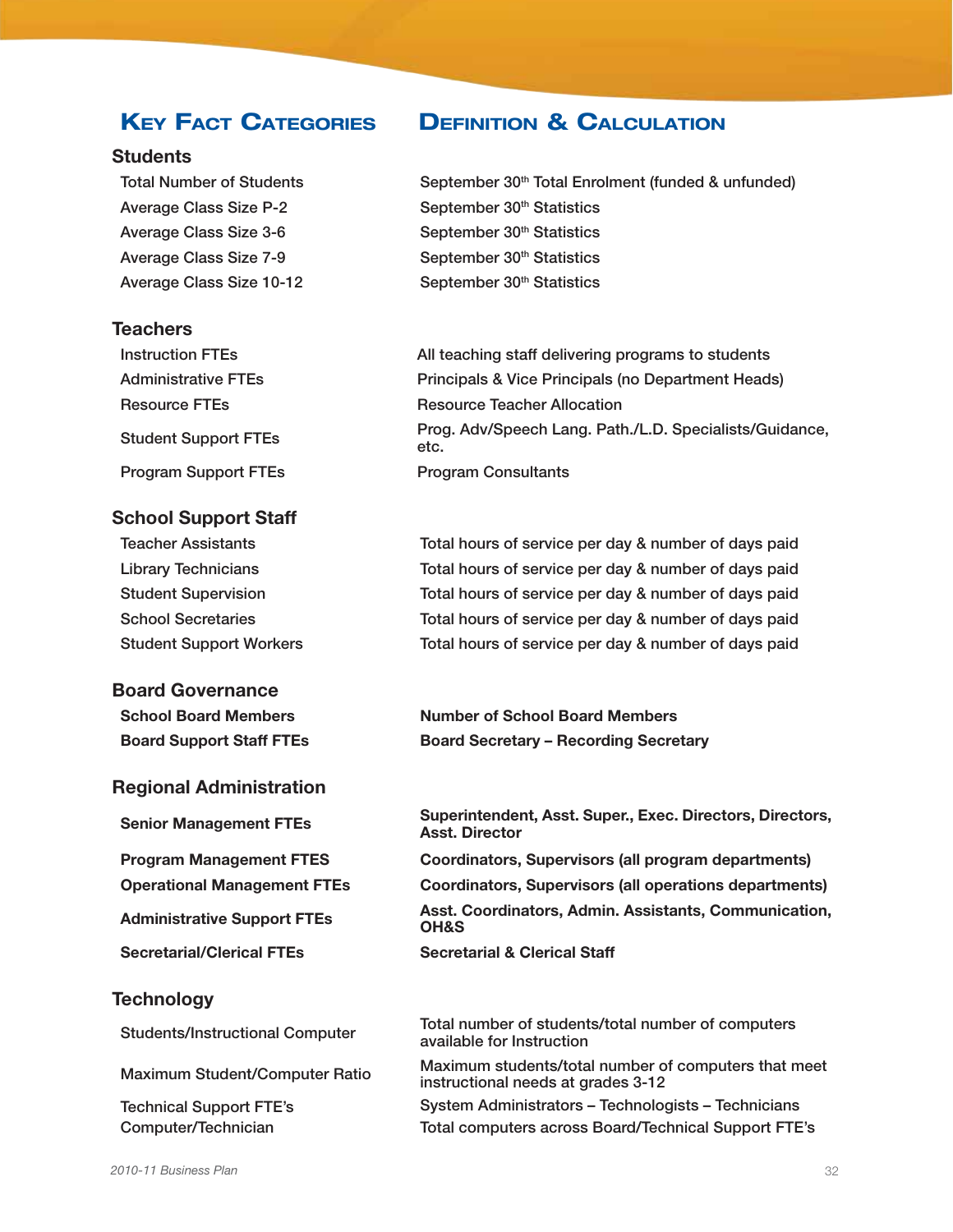

### Key Fact Categories Definition & Calculation

### Property Services

### **Transportation**

Total School Sq. Ft. Total square footage of all schools operated by Board Sq. Ft./Student Total square footage divided by September 30<sup>th</sup> enrolment Private Operator Sq. Ft. Total square footage of all schools maintained by Private **Operators** Operating Cost/Sq. Ft. Total operating cost/sq. ft. of all schools maintained by Board Con. Custodial/Sq. Ft. Custodial hours/sq. ft. maintained by Contacted staff Operating Capital Operating Capital/sq. ft. for all schools maintained by Board

Total Buses Operated Total units operated on a daily basis by Board and<br>Contractors **Contractors** Total Students Transported Total students transported each day (counted only once) Total Cost/Student Transported Total transportation cost divided by students transported Average Bus Load Total students transported divided by total buses<br>
anarcted operated Cost/Unit – Contracted Annual operating cost/unit Cost/Unit – Board Annual operating cost/unit Number of Operating Days Number of days transportation system actually operated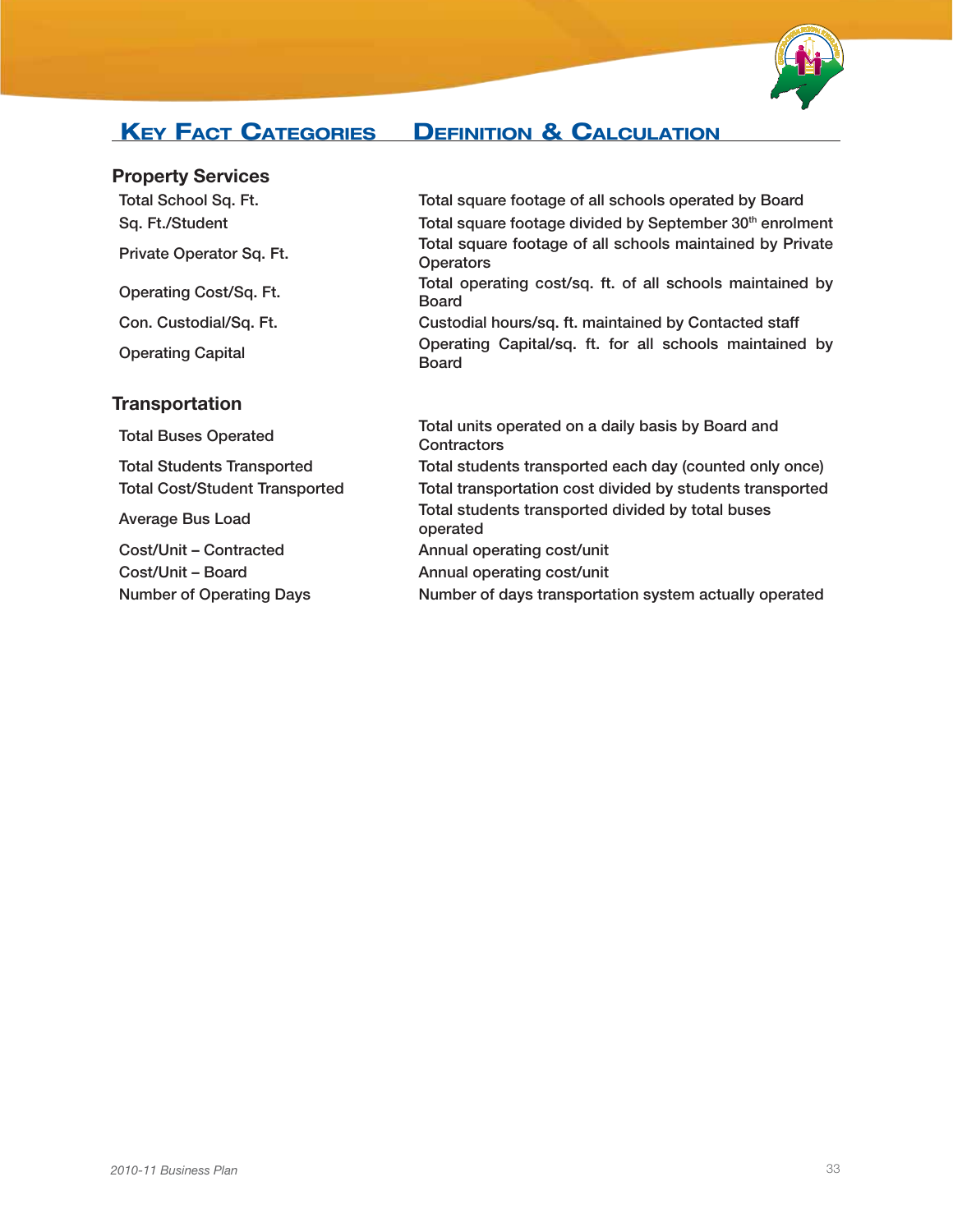### **OUTCOME MEASURES**

The attached charts extend the general and department-specific priorities identified as part of the Chignecto-Central Regional School Board's planning process for 2010-11.

The outcome statements, indicators of progress, achievement measures (quantitative and qualitative), and targets for long-term achievement are action-oriented commitments intended to provide the Board and its staff with critical reference points to guide and evaluate our progress.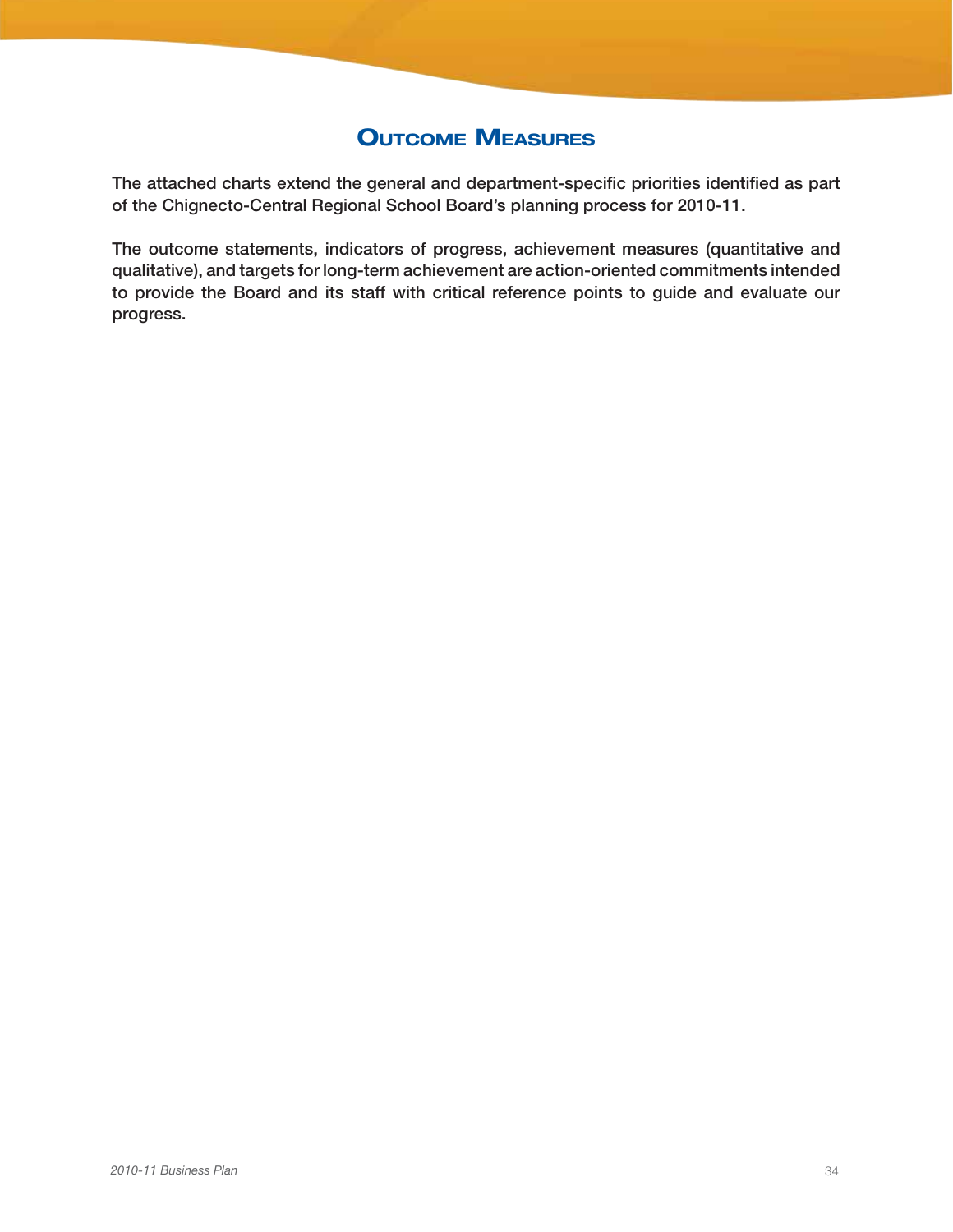

| Goal 1: | To maximize student learning through implementing and supporting effective |
|---------|----------------------------------------------------------------------------|
|         | instruction and assessment practices.                                      |

|    | <b>OUTCOME</b>                                                                                                                                                                                   | <b>MEASURE</b>                                                                                     | <b>BASELINE</b><br>DATA &<br><b>YEAR</b>                                                            | TARGET &<br><b>REPORTING</b><br><b>YEAR</b>                                                                  | <b>PERFORMANCE</b><br>(DID YOU<br><b>MEET YOUR</b><br>TARGETS?)                                                     |
|----|--------------------------------------------------------------------------------------------------------------------------------------------------------------------------------------------------|----------------------------------------------------------------------------------------------------|-----------------------------------------------------------------------------------------------------|--------------------------------------------------------------------------------------------------------------|---------------------------------------------------------------------------------------------------------------------|
| 1. | Establish<br>the CCRSB<br>framework for<br>instruction and<br>assessment.                                                                                                                        | <b>Education Services</b><br>division completes<br>and shares CCRSB<br>instructional<br>framework. | Not in place<br>2009-2010                                                                           | Completed<br>2010-2011                                                                                       | Yes                                                                                                                 |
| 2. | Expand<br>the CCRSB<br>mentoring<br>program<br>instruction<br>as outlined in<br>the CCRSB<br><b>Mentor Program</b><br>Framework 2010.                                                            | Increase number of<br>literacy and math<br>mentors in CCRSB.                                       | 4.4 FTEs<br><b>Math Mentors</b><br>2009-2010<br>4.6 FTEs<br>Literacy<br><b>Mentors</b><br>2009-2010 | <b>5.0 FTEs</b><br>Math<br><b>Mentors</b><br>2010-2011<br>10 FTEs<br>Literacy<br><b>Mentors</b><br>2010-2011 | <b>Yes</b><br>5.6 FTEs<br><b>Math Mentors</b><br>2010-2011<br>13.25 FTEs<br>Literacy<br><b>Mentors</b><br>2010-2011 |
| 3. | Technology<br>Integration<br>Learning<br><b>Specialists will</b><br>support grade<br>4 teachers in<br>technology<br>integration<br>as part of the<br>Information<br>Economy<br>Initiative (IEI). | <b>Technology Integration</b><br><b>Learning Specialists</b><br>supported grade 4<br>teachers.     | Grade 4 not<br>served<br>2009-2010                                                                  | Grade 4<br>served<br>2010-2011                                                                               | <b>Yes</b>                                                                                                          |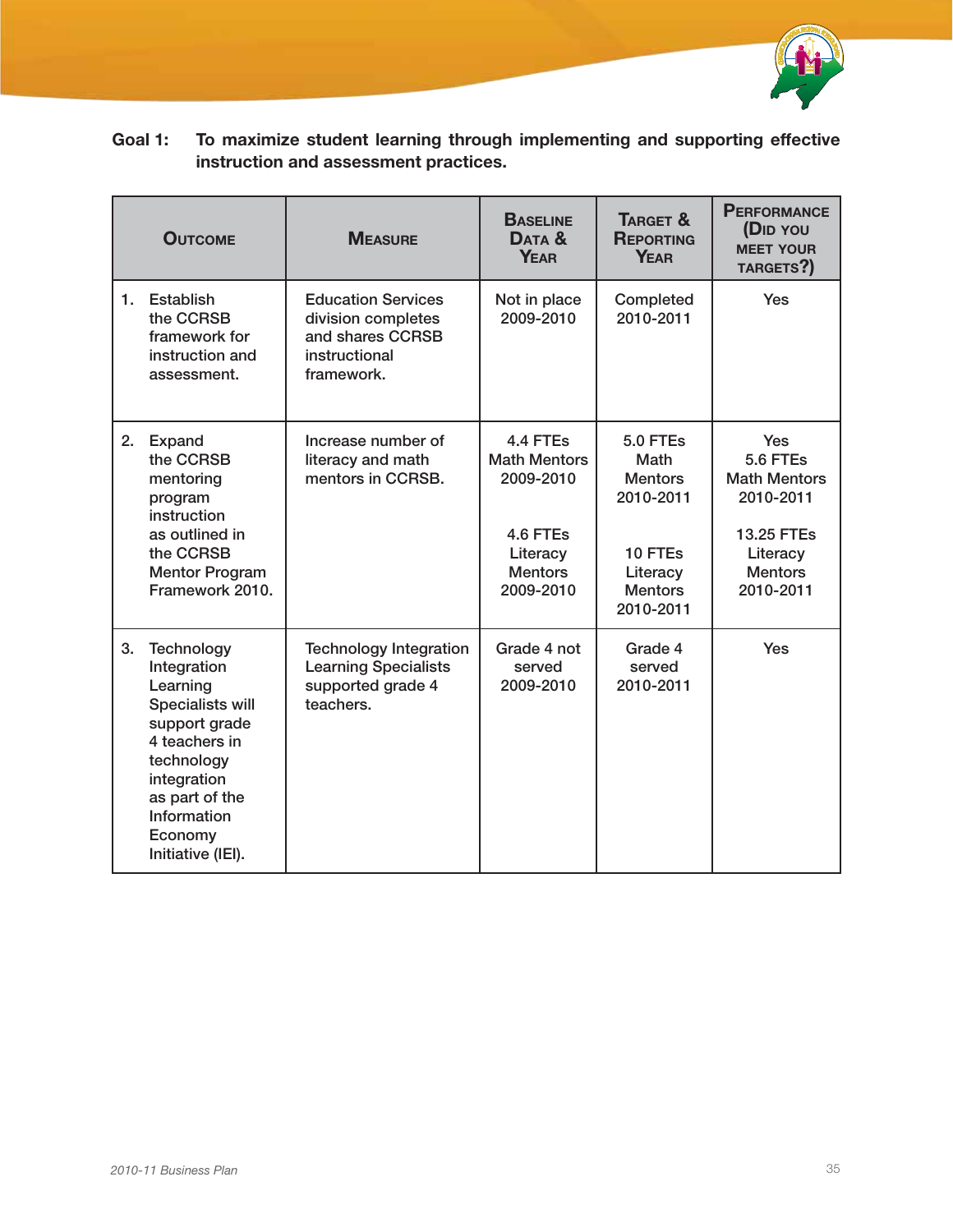| Goal 2: | To create a safe, supportive, and socially just learning environment for each |  |  |  |  |  |
|---------|-------------------------------------------------------------------------------|--|--|--|--|--|
|         | student in Chignecto-Central Regional School Board.                           |  |  |  |  |  |

| <b>OUTCOME</b>                                                                                                                                         | <b>MEASURE</b>                                                                                                                             | <b>BASELINE</b><br>DATA &<br><b>YFAR</b> | TARGET &<br><b>REPORTING</b><br><b>YEAR</b>       | <b>PERFORMANCE</b><br>(D <sub>ID</sub> YOU<br><b>MEET YOUR</b><br>TARGETS?) |
|--------------------------------------------------------------------------------------------------------------------------------------------------------|--------------------------------------------------------------------------------------------------------------------------------------------|------------------------------------------|---------------------------------------------------|-----------------------------------------------------------------------------|
| 1. Credit recovery<br>programs will be<br>implemented in<br><b>CCRSB</b> junior/<br>senior high<br>schools.                                            | Implement credit<br>recovery programs in<br>10 junior/senior high<br>schools.                                                              | Not in place<br>2009-2010                | 10 schools<br>2010-2011                           | Yes                                                                         |
| 2. Phase One<br>schools will<br>implement Nova<br><b>Scotia Student</b><br>Information<br>System, Pearson<br>Power School.                             | 12 schools will<br>implement Pearson<br>Power School in 2010-<br>2011.                                                                     | 0 schools<br>2009-2010                   | 12 schools<br>2010-2011                           | Yes                                                                         |
| 3. CCRSB<br>leadership staff<br>will complete<br>professional<br>development to<br>increase their<br>understanding<br>of social justice<br>principles. | <b>CCRSB</b> to provide<br>professional<br>development for<br>leadership staff on<br>cultural competency/<br>social justice<br>principles. | Not in place<br>2009-2010                | <b>PD</b><br>opportunities<br>provided<br>2010-11 | Yes                                                                         |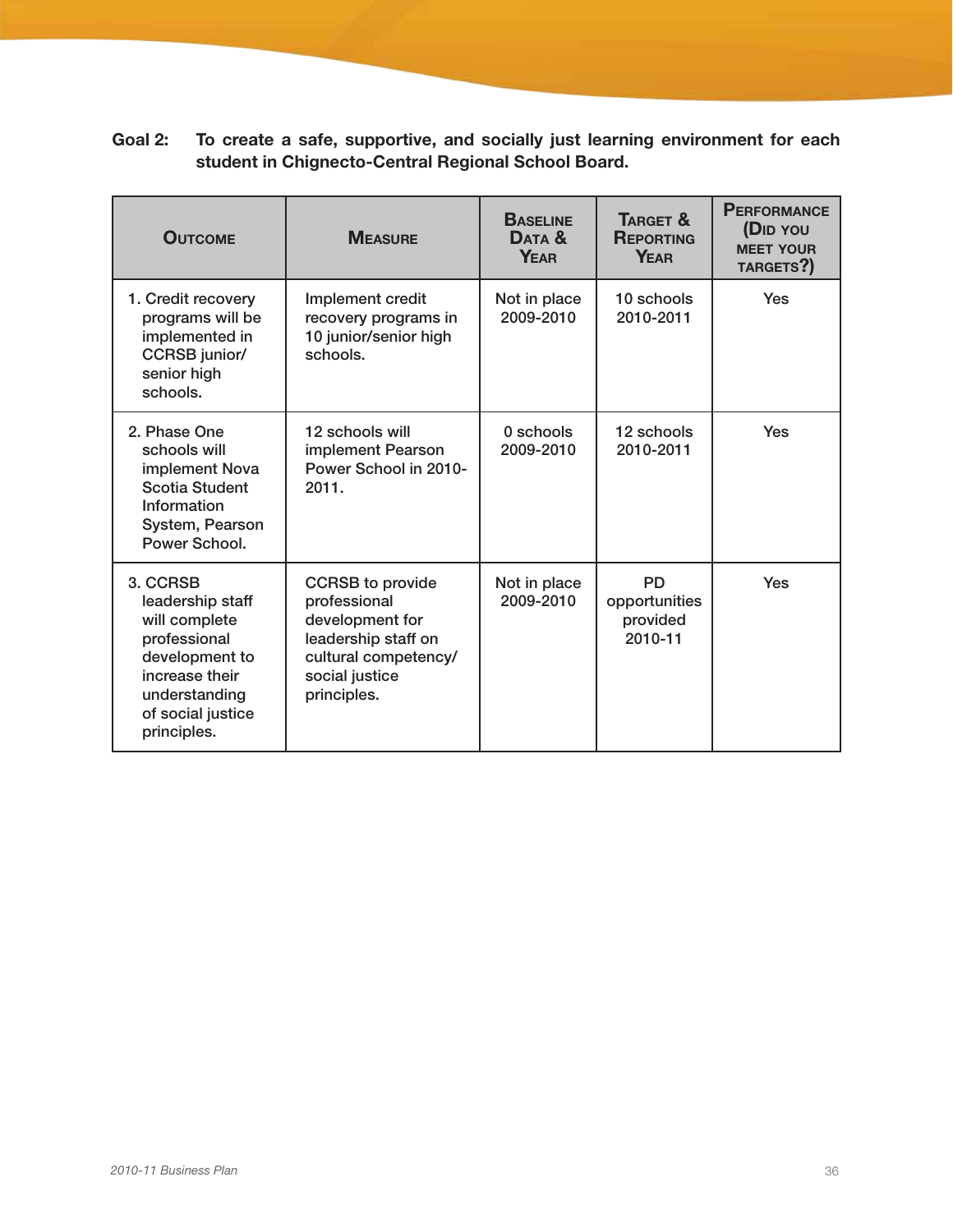

| <b>OUTCOME</b> |                                                                                              | <b>MEASURE</b>                                                                                                                                       | <b>BASELINE</b><br>DATA &<br><b>YEAR</b> | TARGET &<br><b>REPORTING</b><br>YEAR | <b>PERFORMANCE</b><br>(D <sub>ID</sub> YOU<br><b>MEET YOUR</b><br>TARGETS?) |  |  |  |
|----------------|----------------------------------------------------------------------------------------------|------------------------------------------------------------------------------------------------------------------------------------------------------|------------------------------------------|--------------------------------------|-----------------------------------------------------------------------------|--|--|--|
| 1.             | <b>CCRSB</b> schools<br>will be successful<br>in achieving<br>accreditation.                 | June 2013, 100% of<br><b>CCRSB</b> schools will be<br>successful.                                                                                    | 8 schools so<br>far<br>2009-2010         | All schools<br>2013-2014             |                                                                             |  |  |  |
| 2.             | <b>CCRSB</b> schools<br>will be involved<br>in the CCRSB<br>Supporting<br>School initiative. | Number of schools<br>involved in the CCRSB<br><b>Supporting Schools</b><br>initiative will increase<br>Professional Learning<br>Community practices. | Not in place<br>2009-2010                | 10 schools<br>2010-2011              |                                                                             |  |  |  |

### Goal 3: To increase professional learning community practices in the Chignecto-Central Regional School Board.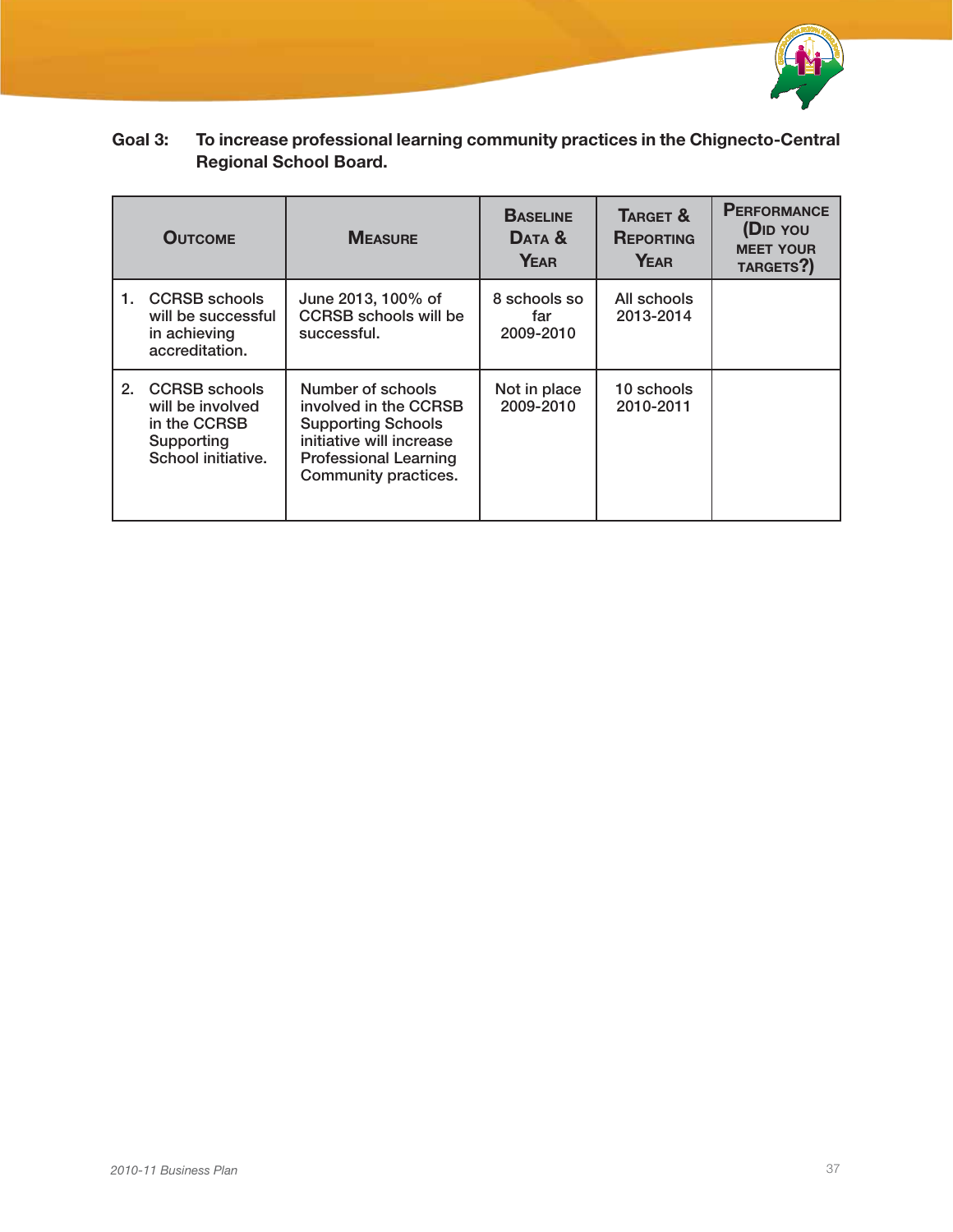### **CONTACT**

Carolyn Pierce Communications Manager piercec@ccrsb.ca 897-8911

### Business Plan Working Group

VALERIE GAUTHIER [Chair] Director of Financial Services gauthiervl@ccrsb.ca 897-8920

ANGELA PORTER Executive Assistant for the Business Planning Process Financial Services Department porteral@ccrsb.ca 897-8920